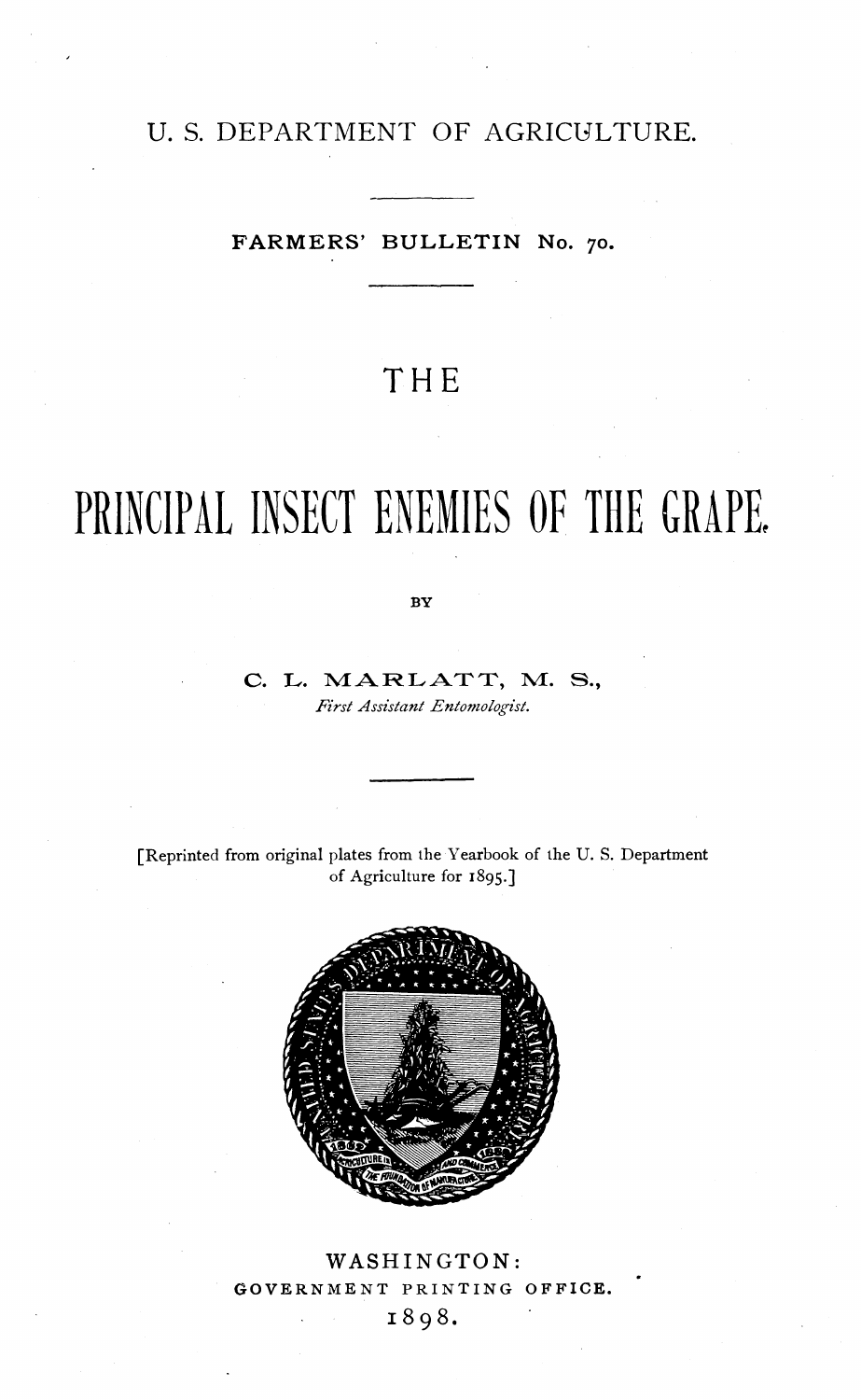## **CONTENTS.**

|                                                         | Page.          |
|---------------------------------------------------------|----------------|
| The Grapevine Phylloxera (Phylloxera vastatrix Planch.) | $\overline{4}$ |
|                                                         | - 9            |
| The Grape Cane-Borer (Amphicerus bicaudatus Say.)       | 11             |
| The Grapevine Flea Beetle (Haltica chalybea Ill.)       | 13             |
| The Rose-Chafer (Macrodactylus subspinosus Fabr.)       | 14             |
| The Grape Leaf-Folder (Desmia maculalis Westw.)         | 16             |
|                                                         | 18             |
| The Grape Leaf-Hopper (Typhlocyba vitifex Fitch.)       | 18             |
|                                                         | -20            |

# **ILLUSTRATIONS.**

|  |                                                                                                                           | FIG. 1. Phylloxera vastatrix. Leaf-gall form $\ldots \ldots \ldots \ldots \ldots \ldots \ldots \ldots$<br>$\overline{4}$ |  |  |
|--|---------------------------------------------------------------------------------------------------------------------------|--------------------------------------------------------------------------------------------------------------------------|--|--|
|  |                                                                                                                           |                                                                                                                          |  |  |
|  |                                                                                                                           | 3. Phylloxera vastatrix. Winged or colonizing form                                                                       |  |  |
|  |                                                                                                                           |                                                                                                                          |  |  |
|  |                                                                                                                           |                                                                                                                          |  |  |
|  |                                                                                                                           |                                                                                                                          |  |  |
|  |                                                                                                                           |                                                                                                                          |  |  |
|  | 8. Macrodactylus subspinosus $\ldots \ldots \ldots \ldots \ldots \ldots \ldots \ldots \ldots \ldots \ldots \ldots \ldots$ |                                                                                                                          |  |  |
|  | 16                                                                                                                        |                                                                                                                          |  |  |
|  | 17                                                                                                                        |                                                                                                                          |  |  |
|  | 19                                                                                                                        |                                                                                                                          |  |  |
|  | 21                                                                                                                        |                                                                                                                          |  |  |
|  |                                                                                                                           |                                                                                                                          |  |  |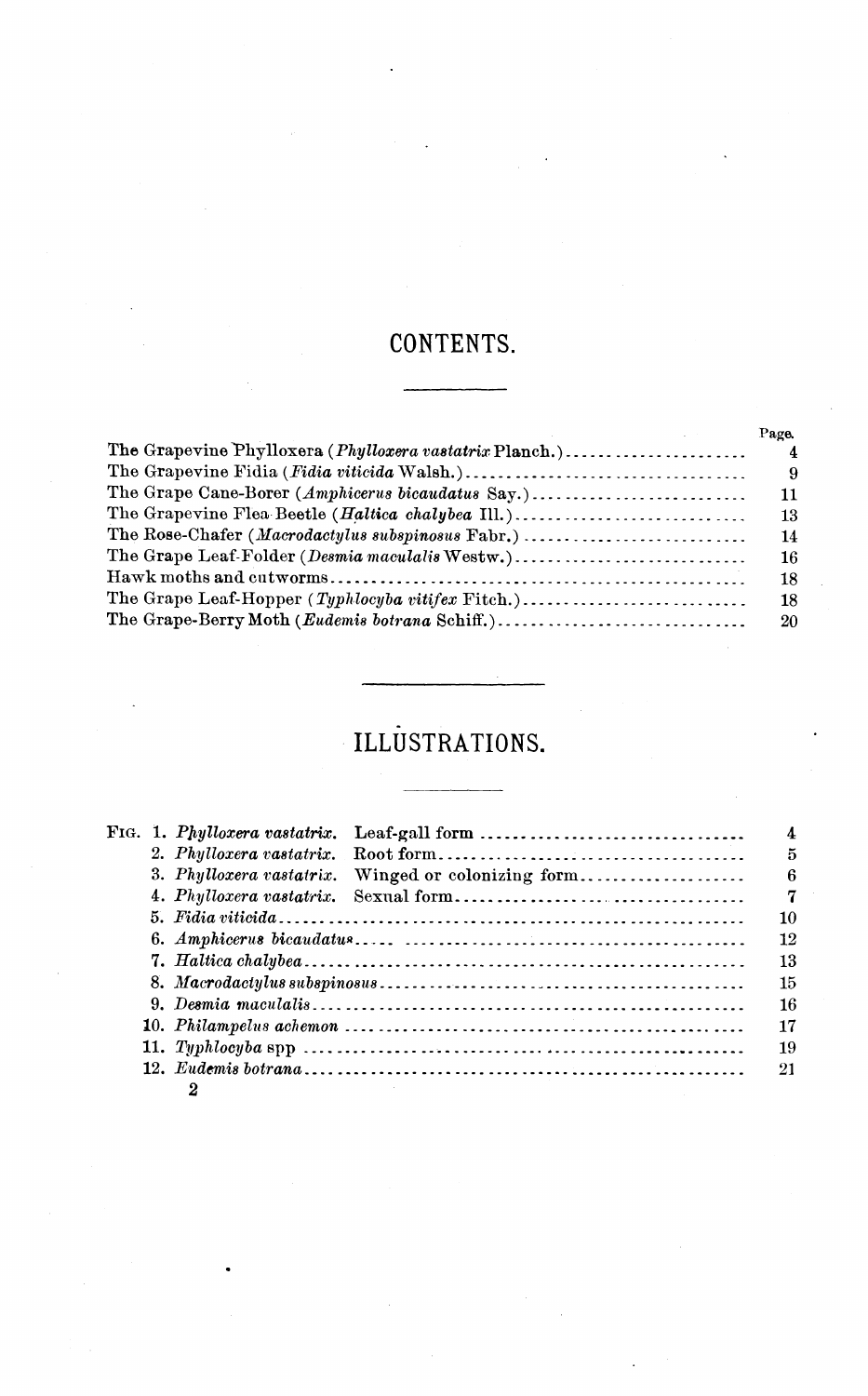## **THE PRINCIPAL INSECT ENEMIES OF THE GRAPE.**

That the grape is distinctively an American plant is indicated by the fact that our indigenous wild species number nearly as many as occur<br>in all the world besides. It is not to be wondered at therefore, that It is not to be wondered at, therefore, that this continent is responsible also for the chief enemies of the vine, both insect and fungous, as, for example, the grape phylloxera, which, in capacity for harm, taken the world over, outranks all other vine evils together, and such blighting fungous diseases as the two mildews and the black rot. The rapid growth of the vine industry in this country and the increasing cultivation of the less vigorous European grapes make it desirable to consider briefly, from the standpoint of remedies, its leading insect enemies.

Upward of 200 different insects have already been listed as occurring on the vine in this country, and the records of the Department alone refer to over 100 different insects. Few of these, however, are very serious enemies, being either of rare occurrence or seldom numerous, and for practical purposes the few species considered below<br>include those of real importance. They are the grape phylloxera. They are the grape phylloxera, the grapevine fidia, both chiefly destructive to the roots; the caneborer, destructive particularly to the young shoots; the leaf-hopper, the flea-beetle, rose-chafer with its allies, and leaf-folder, together with hawk moths and cutworms, damaging foliage, and the grapeberry moth, the principal fruit pest.

The extent of the loss that frequently results from these insects may be understood by reference to a few instances. The phylloxera when at its worst had destroyed in France some 2,500,000 acres of vineyards, representing an annual loss in wine products of the value of \$150,000,000, and the French Government had expended up to 1895 in phylloxera work over \$4,500,000 and remitted taxes to the amount of \$3,000,000 more. The grapevine fidia, on the authority of an Ohio correspondent, in a single season in one vineyard killed 400 out of 500 strong 5-year-old vines. The prominent leaf defoliators, as the The prominent leaf defoliators, as the rose-chafer and flea-beetle, frequently destroy or vastly injure the crop over large districts, and the little leaf-hopper, though rarely preventing a partial crop, is so uniformly present and widely distributed as to probably levy a heavier tribute on the grape in this country than any other insect.

3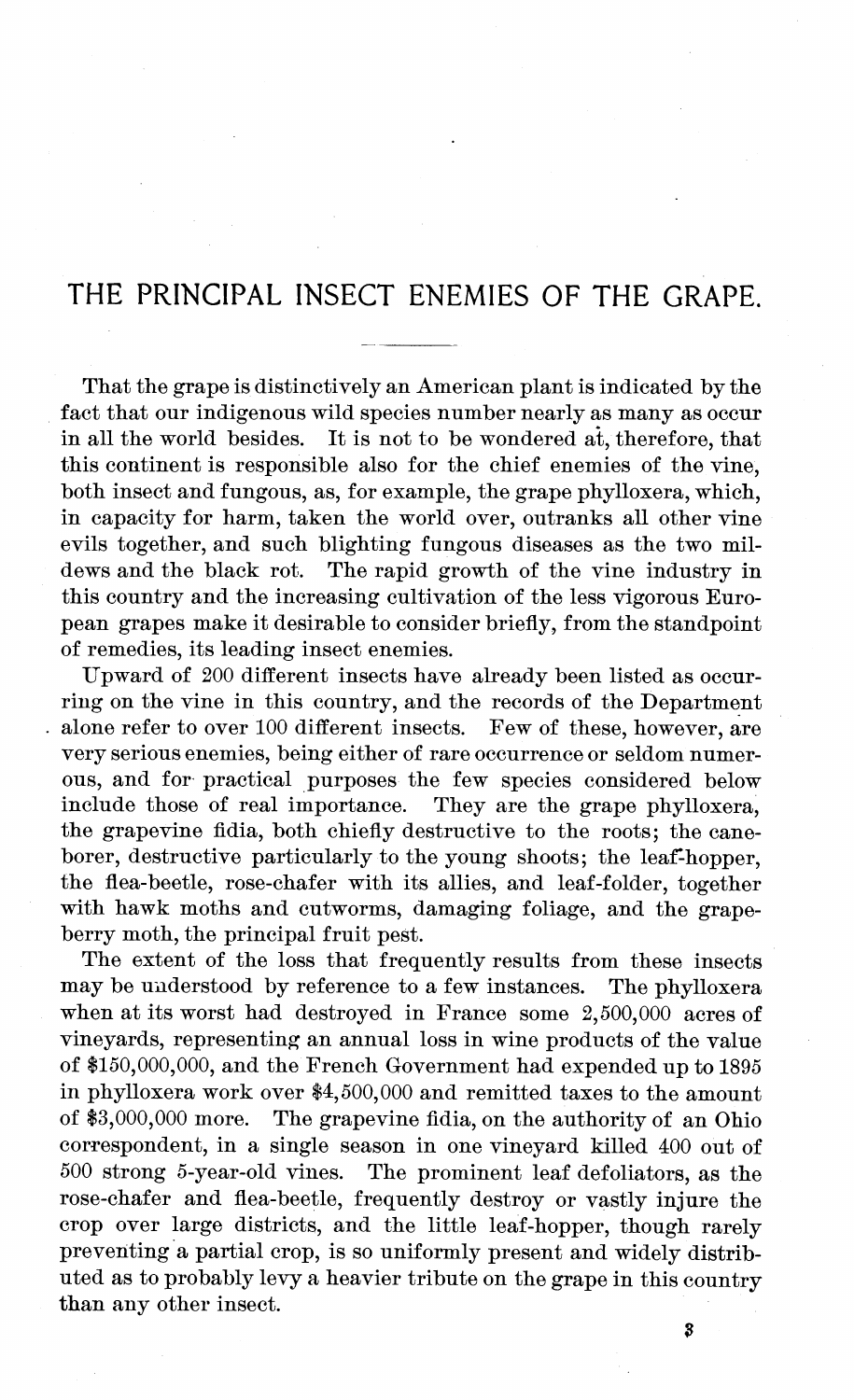These insects are, however, all amenable to successful treatment, and the loss may be very considerably limited if the proper methods of control are followed out. There are no remedies which apply gen-There are no remedies which apply generally to grape insects except the highly important considerations of clean culture and particularly the prompt collection and burning of prunings and leaves in the fall. The latter will very materially check most of the leaf insects and the cane-borer. Other remedies are particularized under each species.

#### THE GRAPEVINE PHYLLOXERA.

#### *(Phylloxera vastatirix* Planch. )

This insect has always existed on our wild vines, yet it was not until it had been introduced abroad and began to ravage the vine-



FIG.1.—*Phylloxera* vastatrix. a, leaf with galls; b, section of gall showing mother louse at center with young clustered about;  $c$ , egg;  $d$ , larva;  $e$ , adult female;  $f$ , same from side-a natural size, rest much enlarged (original).

yards of the Old World that particular attention was drawn to it as a vine pest, or that anything definite was known of its habits. It appears in two destructive forms on the vine, the one forming little irregular spherical galls projecting from the underside of the leaves and the other subsisting on the roots and causing analogous enlargements or swellings. The leaf form is the noticeable one and is very common on our wild and cultivated vines. The root form is rarely seen, but is the cause of the real injury done by this insect to the vine, and while hidden and usually unrecognized, its work is so disastrous to varieties especially liable to attack that death in a few years is almost sure to result. It first produces enlargements or little galls on the rootlets. As it extends to the larger roots these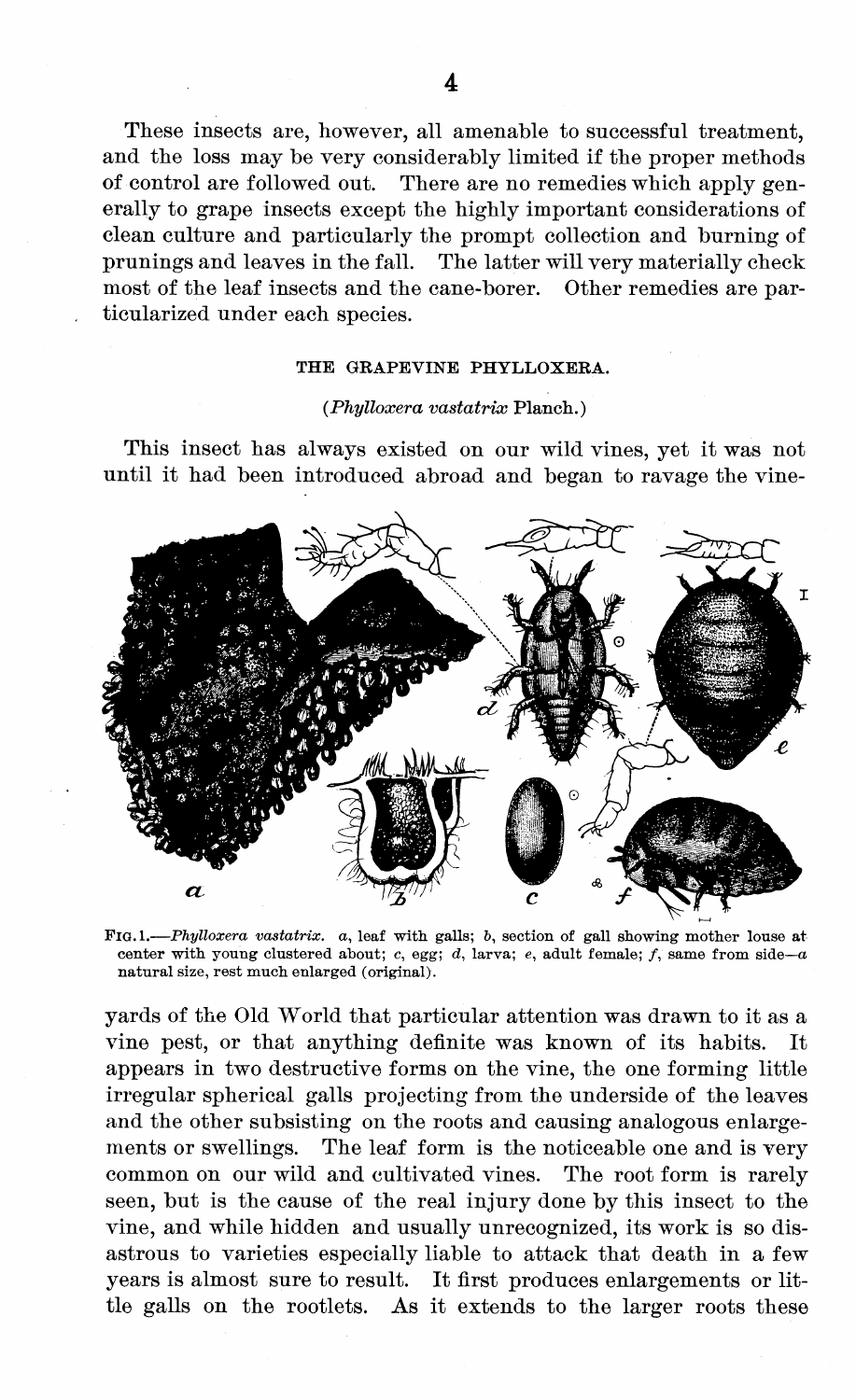become swollen and broken, and finally the outer portion decomposes and rots, and the roots ultimately die. With the multiplication of the root lice and their extension to all parts of the root system, the vine stops growing, the leaves become sickly and yellowish, and in the last stages the phylloxera disappears altogether from the decomposed and rotting roots, and the cause of death is obscure to one not familiar with the insect. Many cases of death ascribed to drought, overbearing, winterkilling, etc., are undoubtedly due to the presence of the root louse.

The abundance of galls on the leaves is not an indication of the presence of the root louse in any numbers, but, in fact, the reverse of this is usually true; while on the other hand the destructive abundance of the lice on the roots is often, if not usually, accompanied by little, if any, appearance of the leaf form. This is particularly noticeable with the European grapes, which are very susceptible to phylloxera

and rapidly succumb to it, yet rarely show leaf galls. American grapes, on the contrary, are generally very resistant to the root form, and yet are especially subject to the leaf-gall insect. Certain varieties, as the Clinton, which are most resistant to the former, are especially subject to the latter.

*Distribution,*—The phylloxera was carried to France about 1859, on rooted American vines, and has since spread through the principal



FIG. 2.—*Phylloxera vastatrix.* a, *root* galls; b, enlargement of same showing disposition of lice; c, root-gall louse»—much enlarged (original).

vine districts of southern Europe, extending also into Algeria and through southern Russia into the adjoining countries of Asia. It has also been carried to New Zealand and south Africa. In this country it was at first known only in the region east of the Rocky Mountains, but was soon after found in California, where, however, it is confined practically to the vine districts of the Napa and Sonoma valleys.

*Life history and habits.*—The life cycle of the phylloxera is a complicated one. It occurs in four forms in the following order: The leaf-gall form *(gallicola),* the root or destructive form *(radicicola),* the winged or colonizing form, and the sexual form. The leaf-gall insect produces from 500 to 600 eggs for each individual, the rootinhabiting insect not much above 100 eggs, the winged insect from <sup>3</sup> to 8, and the last or sexed insect but <sup>1</sup> egg. This last is the winter egg and may be taken as a starting point of the life cycle. It is laid in the fall on old wood, and hatches, the spring following, into a louse,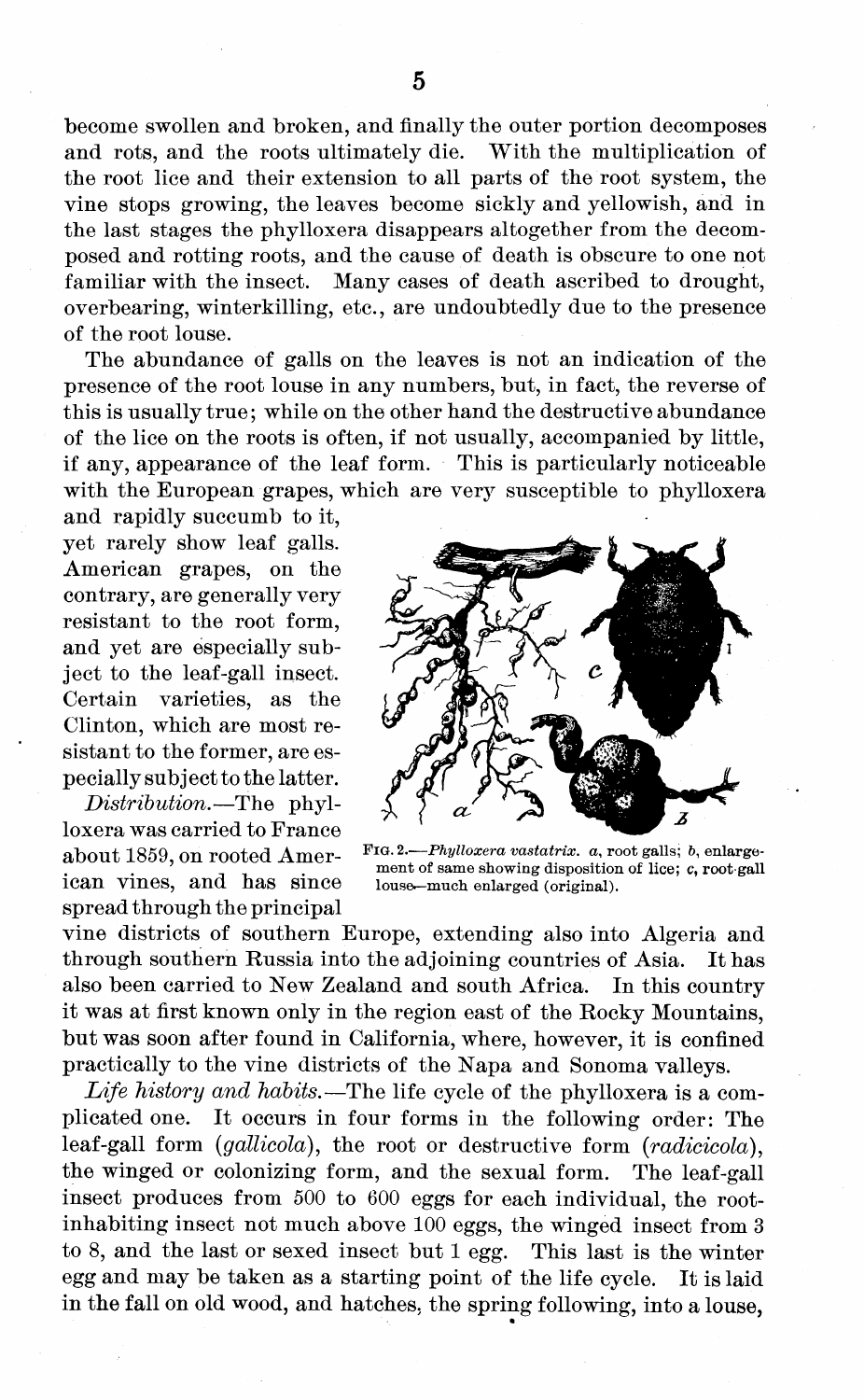which goes at once to a young leaf, in the upper surface of which it plants its beak. The sucking and irritation soon cause a depression to form about the young louse, which grows into a gall projecting on the lower side of the leaf. In about fifteen days the louse becomes a plump, orange-yellow, full-grown, wingless female, and fills its gall with small yellow eggs, dying soon after. The eggs hatch in about eight days into young females again, like the parent, and migrate to all parts of the vine to form new galls. Six or seven generations of these wingless females follow one another throughout the summer, frequently completely studding the leaves with galls. With the approach of cold weather the young pass down the vines to the roots, where they remain dormant until spring. The root is then attacked and a series of subterranean generations of wingless females is devel-



FIG. 3.—*Phylloxera vastatrix.* a, migrating stage, winged adult,  $b$ , pupa of same lateral view;  $c$ , mouth-parts with thread-like sucking setae removed from sheath; *d* and *e*, eggs showing characteristic sculpturing—all enlarged (original).

oped. The rootform differs but slightly from the inhabitant of the leaf galls, and the swellings or excrescences on the roots are analogous to those on the leaves.

During late summer and fall of the second year some of the root lice give rise to winged females which escape through cracks in the soil on warm bright days and fly to neighboring

vines. These winged lice lay their eggs within a day or two in groups of two or four in cracks in the bark or beneath loose bark on the old wood of the vine and die soon after. The eggs are of two sizes, the smaller and fewer in number yielding males in nine or ten days, and the larger the females of the only sexed generation developed in the whole life round of the insect. In this last and sexed stage the mouthparts of both sexes are rudimentary, and no food at all is taken. The insect is very minute and resembles the newly hatched louse of either the gall or the root form. The single egg of the larva-like female after fertilization rapidly increases in size until it fills the entire body of the mother and is laid within three or four days, bringing us back to the winter egg or starting point.

This two-year life round is not necessary to the existence of the species, and the root form may and usually does go on in successive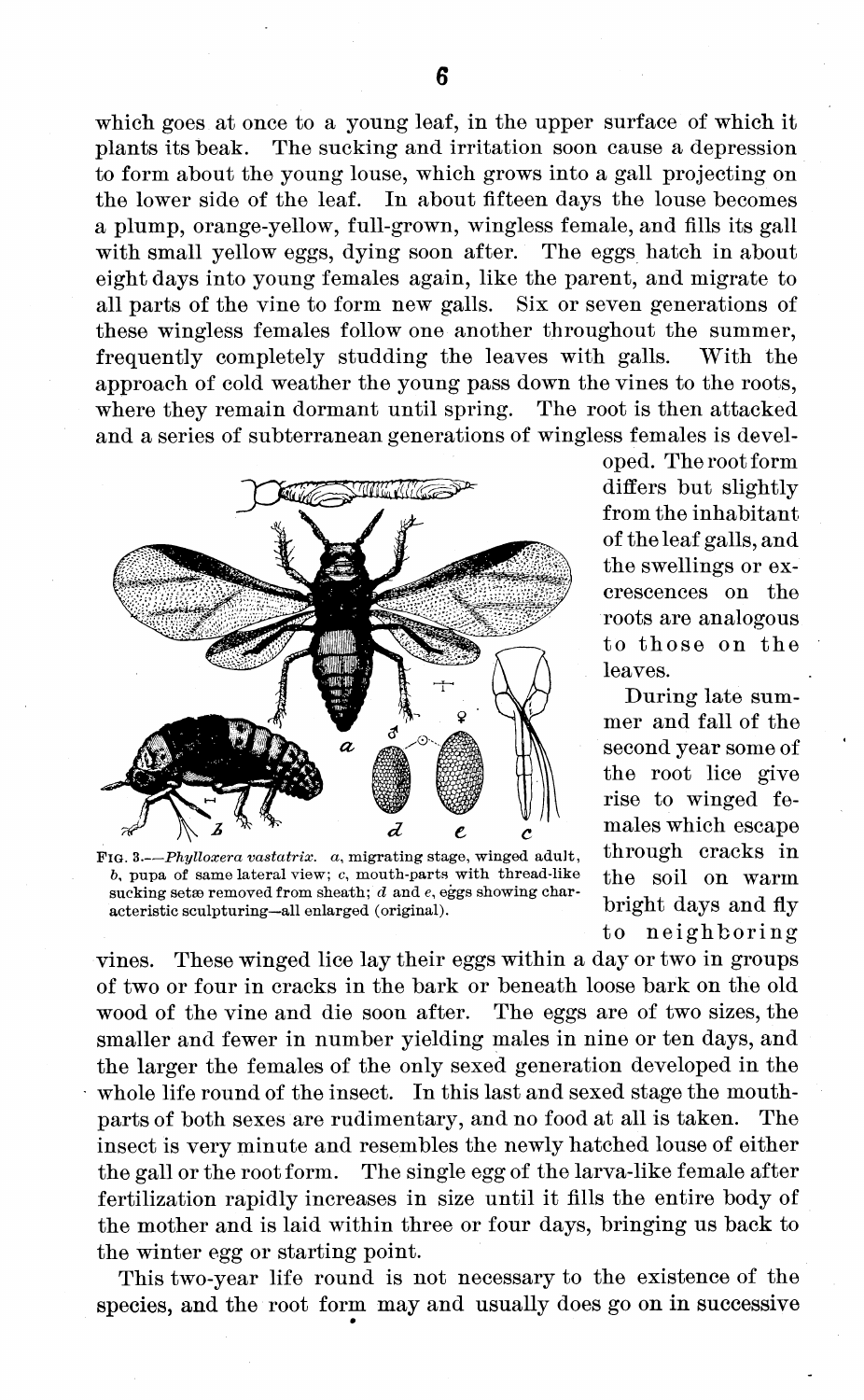broods year after year, as in the case with European vines, on the leaves of which galls rarely occur. Under exceptional circumstances all of the different stages may be passed through in a single year. The young from leaf galls may also be easily colonized on the roots, and it is probable that the passage of the young from the leaves to the roots may take place at any time during the summer. The reverse of this process, or the migration of the young directly from the roots to the leaves, has never been observed.

The complicated details noted above were only obtained after years of painstaking research, conducted by the late Professor Riley in this country and many careful investigators in France.

*Means of dispersion.*—The distribution of phylloxera is, first, by means of the winged females; second, by the escape, usually in late summer, of the young root lice through cracks in the soil and their migration to neighboring plants; third, by the carrying of the young leaf-gall lice by winds or other agencies, such as birds or insects, to

distant plants; fourth, by the shipping of infested rooted plants or cuttings with winter eggs. By the last means the phylloxera has gained a world-wide distribution; the others account for local increase.

#### REMEDIES AND PREVENTIVES.

The enormous loss occasioned by this insect when it reached the wine districts of the Old World led to the most strenuous



FIG. 4.—*Phylloxera vastatrix.* a, sexed stagelarviform female, the dark-colored area indicating the single egg; ö, egg, showing the indistinct hexagonal sculpturing; c, shriveled female after oviposition; *d,* foot of same; e, rudimentary and functionless mouth-parts (original).

efforts to discover methods of control. Of the hundreds of measures devised few have been at all satisfactory in results. The more important ones are the use of bisulphide of carbon and submersion to destroy the root lice; and, as preventive measures, the use of resistant American stocks on which to graft varieties subject to phylloxera and the planting of vineyards in soil of almost pure sand.

*Bisulphide of carbon.*—The use of this liquid insecticide is practicable only in soils of such consistency as to hold the vapor until it acts on the root lice and yet friable enough to afford it enough penetration. It will not answer in compact clay soils, in very light sandy ones, or in soils liable to crack excessively. The liquid is commonly introduced into the soil by hand injectors at any season except that of blooming or of ripening of the fruit. Sometimes sulphuring plows are used, or the liquid is mixed with water and the soil about the vines thoroughly drenched. The great volatility of the bisulphide enables it to penetrate to the minutest roots, and the lice quickly perish. **Four or five injections of one-fourth ounce each may be made to the**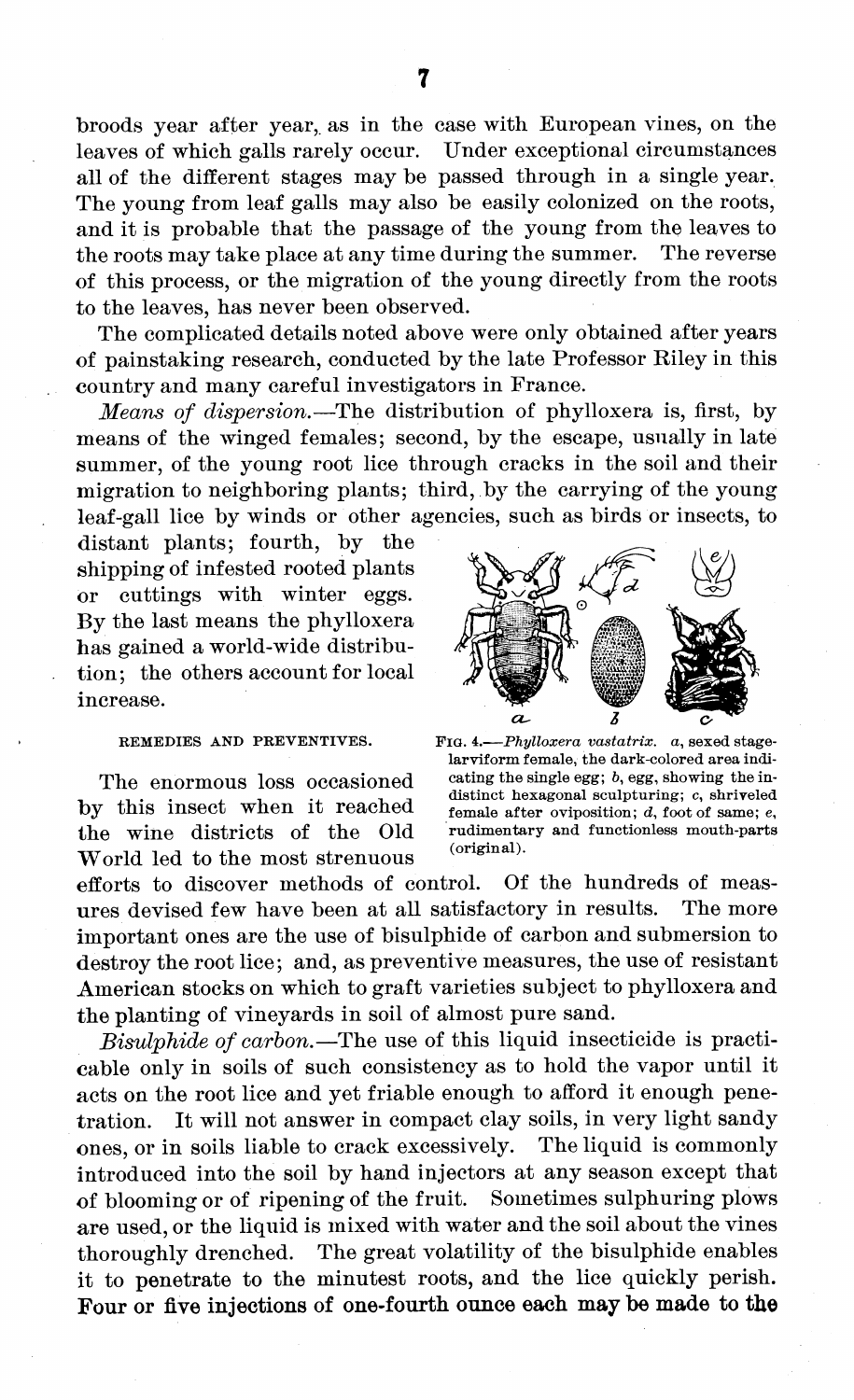square yard over the entire surface of the vineyard, inserting the implement from 8 to 12 inches and not approaching within <sup>1</sup> foot of the base of the vine. The opening in the soil must be promptly closed with the foot. A large number of small doses is preferable to a few large ones. This treatment will ordinarily have to be repeated every year or two, and is therefore expensive and unsatisfactory and not to be recommended except where other means are not available.

*Submersion.*—Next to the use of resistant stocks, by far the best means against the phylloxera is in inundating vineyards at certain seasons of the year and for definite periods, being applicable whereever irrigation is practiced or water may be applied without too great expense. Submerging as a means against insects is a very ancient practice in southern Russia and in Greece, but was first used against phylloxera in 1868, in France, and is now practiced wherever feasible. The best results are obtained in soils which water will penetrate rather slowly. In loose and sandy soils submersion is impracticable. For this treatment vineyards are commonly divided into rectangular plats by embankments of earth, the latter protected from erosion by planting to some forage crop. As now practiced, the vines are inundated shortly after the fruit is gathered,when growth of the vines has ceased, but the phylloxera is still in full activity and much more readily destroyed than during the dormant winter season. The earlier the application the shorter the period required. During September from eight to fifteen days will suffice, and in October eighteen to twenty days, while if delayed until November a period of forty to sixty days will be needed. Copious irrigation at any time during the summer, if it can be continued for forty-eight hours, will give very considerable relief from phylloxera.

*Planting in sand.*—It was early observed that vines in very sandy soil were little subject to phylloxera injury, probably owing to the fact that the sand does not crack and allow the insects to escape and spread, being more thoroughly wetted with rains and subterranean moisture, and the insect is drowned out, as in submergence. The resistance is proportionate to the percentage of sand in the soil. In France vineyards are very successfully established on the sandy shores of the Mediterranean and in the alluvial sands of the valley of the Rhone and other streams.

*American stocks.*—The use of American vines, either direct for the production of fruit or as stocks on which to graft susceptible European and American varieties, has practically supplanted all other measures against phylloxera in most of the infested vineyards of the world. The immunity to root attack of American vines seems to be due to the thicker and denser bark covering of the roots and to greater natural vigor. All our vines are not equally resistant, and no **vines are wholly immune, while several of our cultivated varieties.**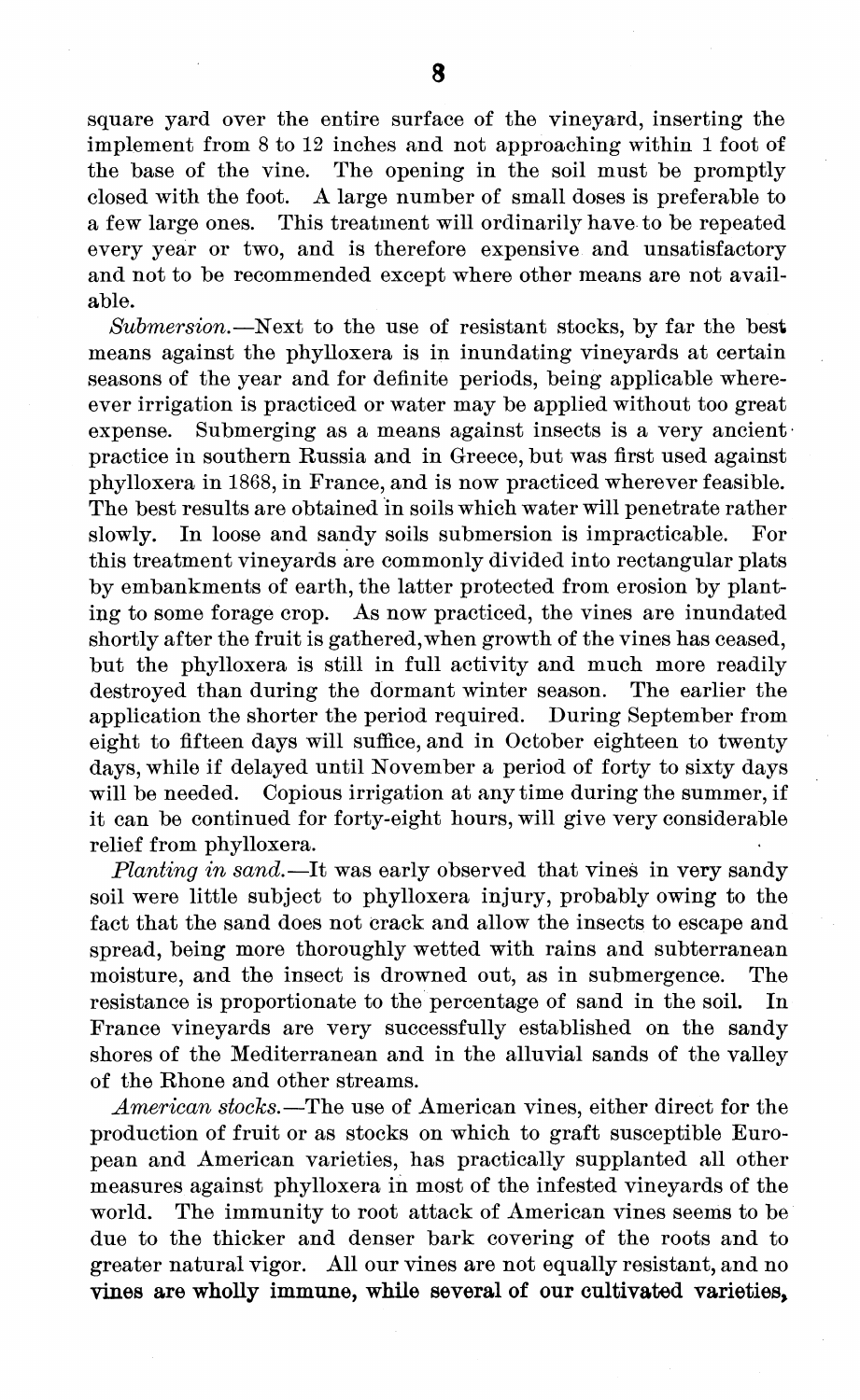as the Delaware, are almost as defenseless as European vines. Of the many wild American vines, those of chief importance as sources of stocks are the Æstivalis, Riparia, and Labrusca. Of these, Æstivalis and its cultivated varieties rank first in resistant qualities. The varieties of this species commonly grown and used for stocks are Herbemont and Cunningham. These are also very valuable on account of the superior quality of their own fruit.

The wild varieties of Riparia are quite resistant to the root louse, although the most subject of all vines to the attacks of the leaf-gall lice. Of the cultivated varieties, the Clinton, Taylor, Solonis, etc., are very commonly used as stocks. The fox grapes, derived from *Vitis labrusca,* while more resistant than European grapes, are much inferior to the other American species mentioned in this respect. Isabella and Catawba, for example, are very subject to root lice; the Concord, while not often seriously injured, is still rather subject to attack and therefore not so valuable as a source of resistant stocks. There are therefore not so valuable as a source of resistant stocks. many hybrids of these and other American species, which are used either direct for their fruit or as stocks. Conditions of climate and soil **will** determine the particular variety to be employed, and these points can only be settled by experimental tests for new localities.

#### THE GRAPEVINE FIDIA.

#### *(FidiavitieidaWaMi.)*

During midsummer the leaves of grapes are frequently riddled with irregular holes by the attacks of a little beetle which, when disturbed, falls to the ground with its legs folded up against its body, feigning death or " playing possum." The beetle is about a quarter of an inch long, rather robust, and of a brown color, somewhat whitened by a dense covering of yellowish-white hairs. In the nature and amount of the injury it does at this stage it resembles the rose-chafer, for which it is sometimes mistaken. Following the injury to the foliage, the vines may be expected, if the beetles have been abundant, to present a sickly appearance, with checking of growth and ultimate death, due to the feeding on the roots of the larvae, for, as in the case of the phylloxera, the root injury is much more serious than the injury to foliage. Vines sometimes die after having developed half their leaves, or may survive until the fruit is nearly mature.

This insect occurs very generally in the Mississippi Valley States, from Dakota to Texas, and more rarely east of the Alleghanies and southward to Florida. The beetle has caused serious damage to foliage, notably in Missouri, Illinois, and Ohio, having been recognized over thirty years ago in the first-mentioned State as one of the worst enemies of the grape. The work of the larvae has been recognized only recently by Mr. Webster and others in northern **Ohio, but it may be looked for wherever the beetle occurs.**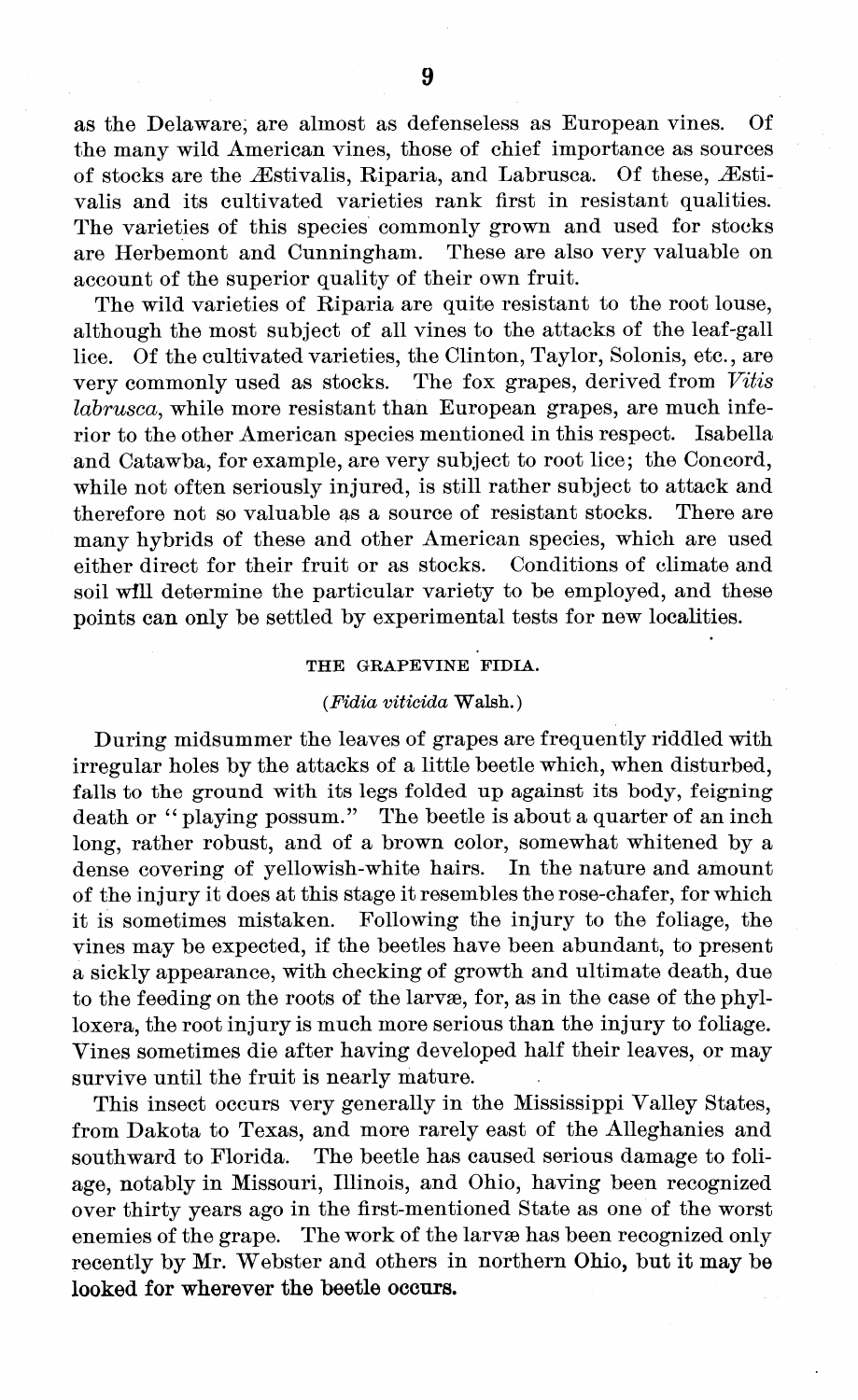*Life history.*—The life history as worked out by Mr. Webster is briefly as follows: The yellowish eggs in large batches are thrust in cracks of the bark of the old wood, usually well above ground, as many as 700 having been counted on a single vine. Yery rarely are they placed in cracks in the soil about the base of the vine, but so loosely are they attached to the bark that they not infrequently fall to the ground. The larvæ, on hatching, fall clumsily to the ground, and quickly disappear in cracks in the soil, chiefly near or just at the base of the vine. They feed at first on the fibrous roots near the point of entrance, but soon reach the larger roots, and completely denude them of bark, gradually extending outward through the soil



**FIG.** 5.—*Fidiaviticida.* a, beetle; &, eggs represented natural size under fold of bark and much enlarged at side; c, young larva; *d,* full-grown larva; e, pupa; /, injury to **leaf** by beetles; *g,* injury to roots by larv $\infty-b$  (in part) and  $f$  and  $g$  natural size, rest much enlarged (original).

to a distance of at least <sup>3</sup> feet, and downward to a depth of at least <sup>1</sup> foot. Most of them reach full growth by the middle of August, attaining a length of nearly half an inch, and construct little cavities or earthen cells in the soil, in which they hibernate until June of the following year, when they change to pupae.

The beetles emerge about two weeks after pupation, and begin to feed from the upper surface of the leaves. With thin-leafed grapes they eat the entire substance of the leaf, but with thick-leafed varieties the downy lower surface is left, giving the foliage a ragged, skeletonized look. They feed on any cultivated grape, also on the wild grapes, which have probably been their food from time immemorial.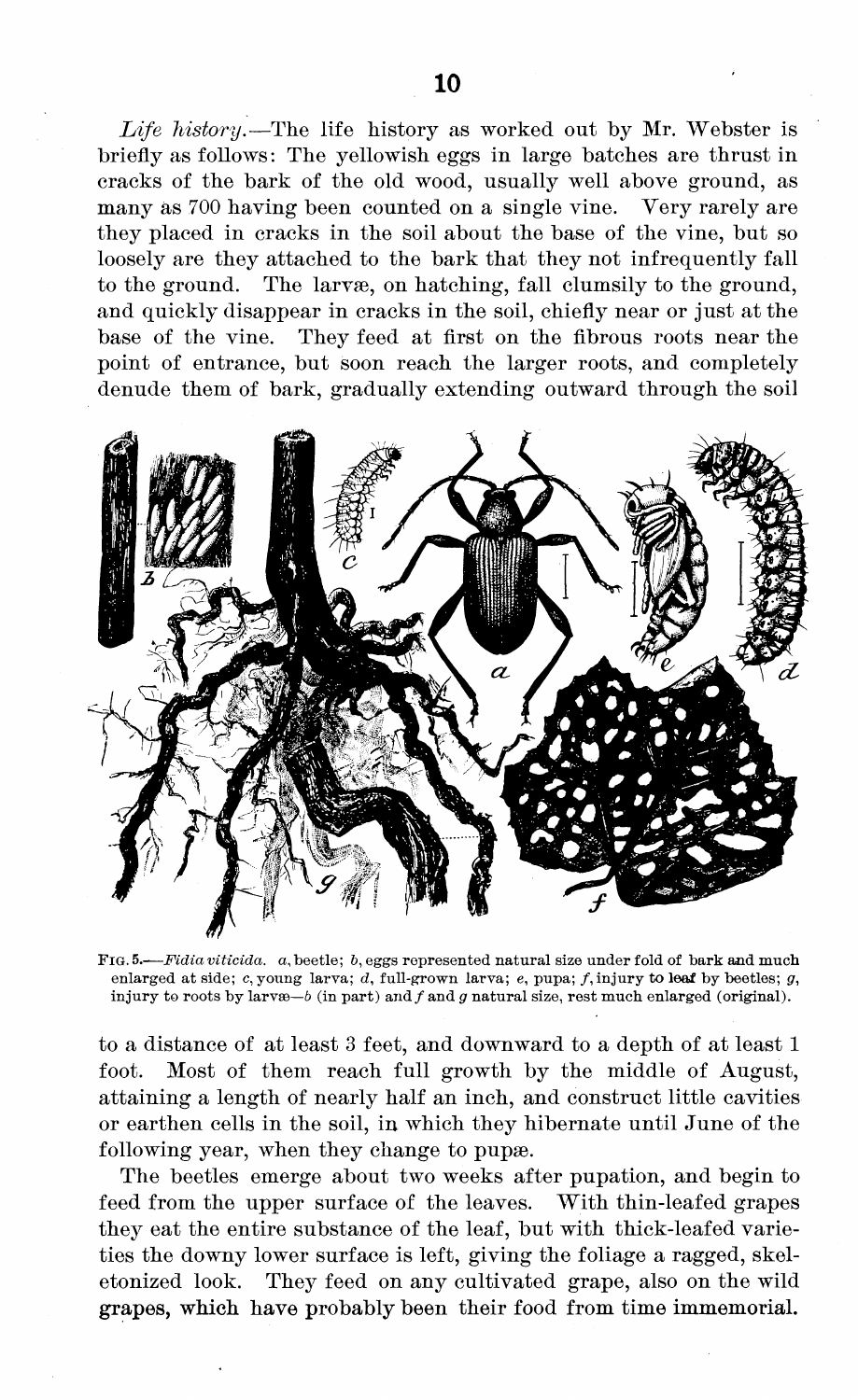Most of the adults disappear by the first of August, a few scattering individuals remaining until the first of September.

*Remedies and preventives.*—It is evident that if the beetle can be promptly exterminated the injury to the foliage will be limited, and the subsequent much greater damage by larvae to the roots avoided. The first effort, therefore, should be to effect the killing of the beetles, which may be done by the use of an arsenical spray, with lime, applying it at the customary strength of <sup>1</sup> pound to 150 gallons of water. The feeding of the beetles on the upper surface of the leaves makes them especially easy to control by this means. If this be deferred until it is unsafe to apply an arsenical to the vines, the beetles may be collected and destroyed in the manner recommended for the rosechafer. The larvæ may be destroyed about the roots by injections of bisulphide of carbon made in the way already described for the phylloxera. A safer remedy, and a very effective one if applied before the end of June or before the larvae have scattered, is to wet the soil about the vines with a solution of kerosene emulsion. The emulsion should be diluted nine times, and a gallon or two of the mixture poured in a basin excavated about the base of the vine, washing it down to greater depths an hour afterwards with a copious watering.

#### THE GRAPE CANE-BORER.

#### *(Amphicerus bicaudatus* Say. )

The young shoots of the grape during the spring months in some districts will often be observed to suddenly break off or droop and die, and if examination be made a small hole will be found just above the base of the withered shoot, with a burrow leading from it a short distance into the main stem. Within the burrow will be found the culprit in the form of a peculiar cylindrical brown beetle about half an inch long. This beetle has long been known as the apple twig-borer, from its habit of boring into the smaller branches of the apple in the manner described for the grape. It also sometimes similarly attacks pear, peach, plum, forest and shade trees, and ornamental shrubs. To the grape, however, it is especially destructive, and the name " grape cane-borer" is now given to it as more appropriate. Much complaint of this beetle is always received during the winter and early spring. Frequently all the new growth is killed, and in some cases vines have been entirely destroyed. It is extremely common in the States bordering the Mississippi, from Iowa to Arkansas, and also in Texas, often becoming throughout this region the most important insect enemy of the vine. It also occurs eastward to the coast, but rarely causes much damage in its eastern range.

It breeds in dying wood, such as large prunings, diseased canes, and also in dying or drying wood of most shade and fruit trees. It has been found by the writer breeding very abundantly in roots of up-<br>rooted maples and in diseased tamarisk stems. In old, dry wood it **rooted maples** and **in** diseased **tamarisk stems.**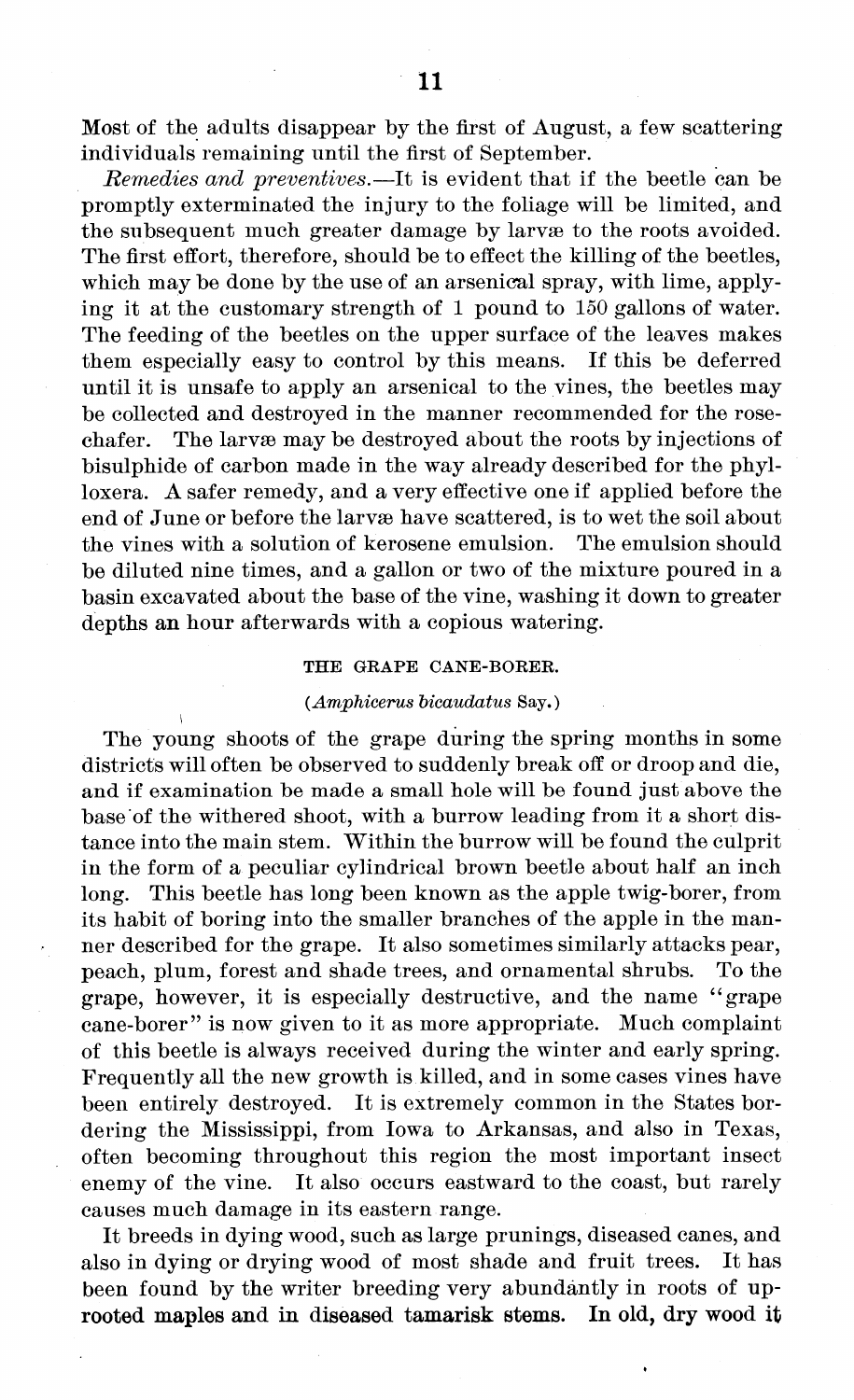will not breed, so far as is known, nor in vigorous live growth, but seems to need the dying and partially drying conditions mentioned. The insect has but one brood yearly. **The** beetles mature for the most part in fall, and generally remain in their larval burrows until the following spring. A few may leave the burrows in the fall and construct others in the twigs of apple or other plants in which to hibernate. In the spring, however, they begin their destructive work early, burrowing into the axils of the grape and occasionally also into other plants. This is undoubtedly partly for food, but seems largely



FIG. 6.—*Amphicerus bicaudatus.* a, beetle, dorsal and lateral view; *b,*pupa from beneath; c, larva from side, with enlargements of the thoracic feet; *d,* burrow in apple twig made byadult;  $e$ , larval gallery in tamarisk, with pupa in cell at end;  $f$ , injury to young shoot and cane, showing the entrance to burrow of beetle near  $f$  and the characteristic wilting of the new growth—all much enlarged except  $d$ ,  $e$ , and  $f$  (original).

malicious, for it certainly has nothing to do with egg laying, although it may have some connection with the marital relation. The eggs are laid chiefly in May, or as early as March or April in its southern range, and the larvæ develop during summer, transforming to pupae and beetles in the fall.

On the Pacific Coast a closely allied but somewhat larger species *{Amphicerus punctipennis* Lee.) breeds in grape canes and other plants, and probably has similar burrowing habits in the adult stage.

*Remedies.*—It will be apparent at once that to limit the work of this insect it will be necessary to promptly destroy all wood in which it **will breed. This means the careful removal and burning of all dis-**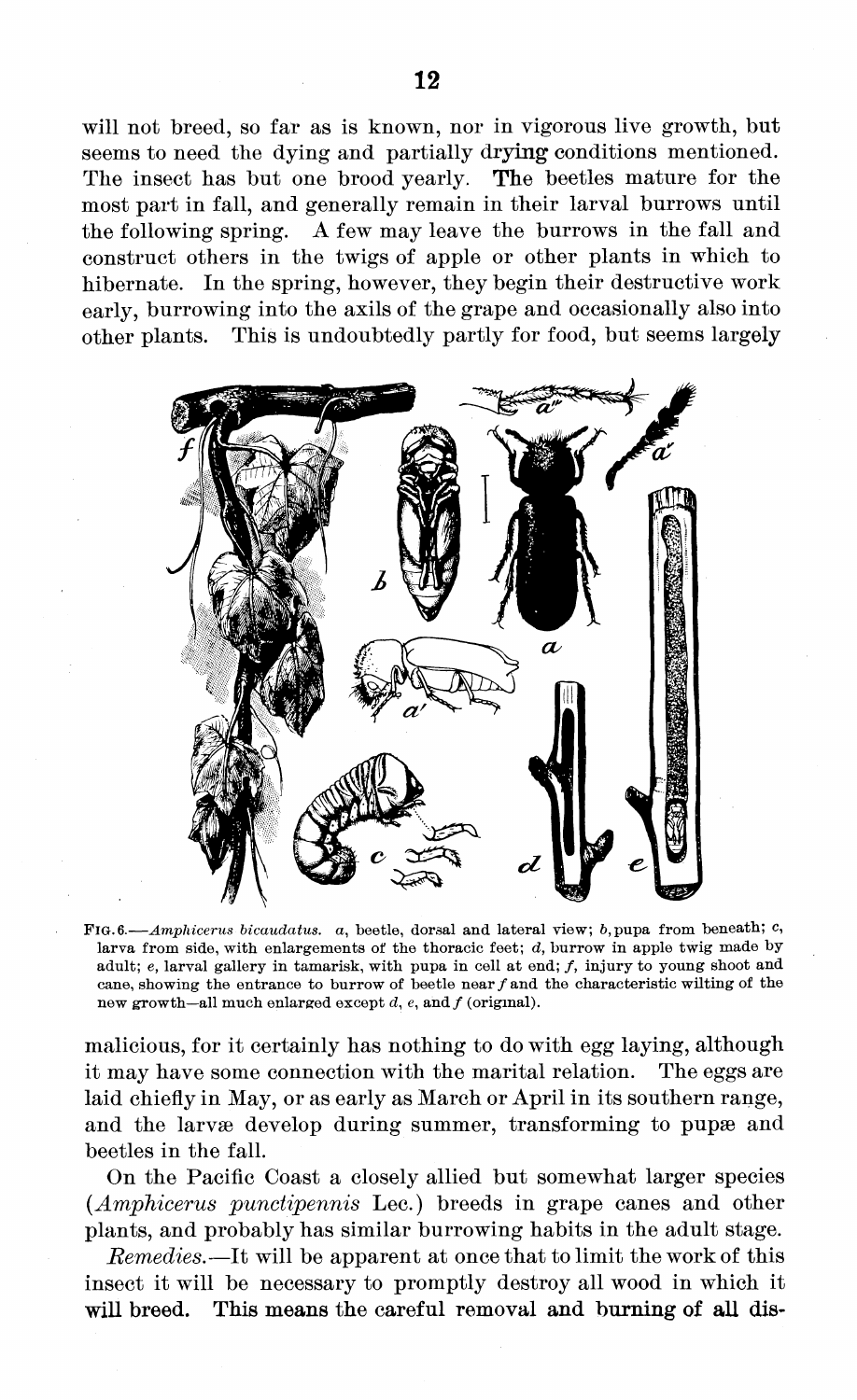eased wood and prunings at least by midsummer, thus destroying the material in which the larvæ are probably undergoing their development. If precautions of this sort are neglected and the beetle appears in the vineyard in spring, the only recourse is to cut out by hand every affected part and destroy the beetles. On warm days they may sometimes be collected in numbers while running about the vines.

#### THE GRAPEVINE FLEA-BEETLE.

#### *(Haltica chalybea* 111. )

A little, robust, shining blue, or sometimes greenish, beetle, about one-fifth of an inch long, inclined to jump vigorously, and having greatly enlarged thighs, frequently appears on the vine in early spring, and bores into and scoops out the unopened buds, sometimes so com-



FIG. 7. *Haltica chalybea. a,* beetle ; 6, larva ; c, larvae and beetles on foliage ; *d,* injury to buds; e, beetles killed by fungus—*a* and *<sup>b</sup>* much enlarged, rest natural size (original).

pletely as to kill the vine to the roots. It attacks also the newly expanded leaves, filling them with small, roundish holes, and later deposits its orange eggs in clusters on their lower surface. Little shining brown larvæ come from these, which also feed on the leaves, and, if abundant, leave little but the larger veins. The larvæ are present for about a month during May and June, when they disappear into the ground, and transform to beetles during the latter part of June and in July. This second brood of beetles remain on the leaves through the summer, feeding a little, but doing but little damage to the vines, now in full leaf. In the fall the beetles go into winter quarters in any protection, as in cracks **in** fences **or buildings, in masses of leaves, under bark,** etc.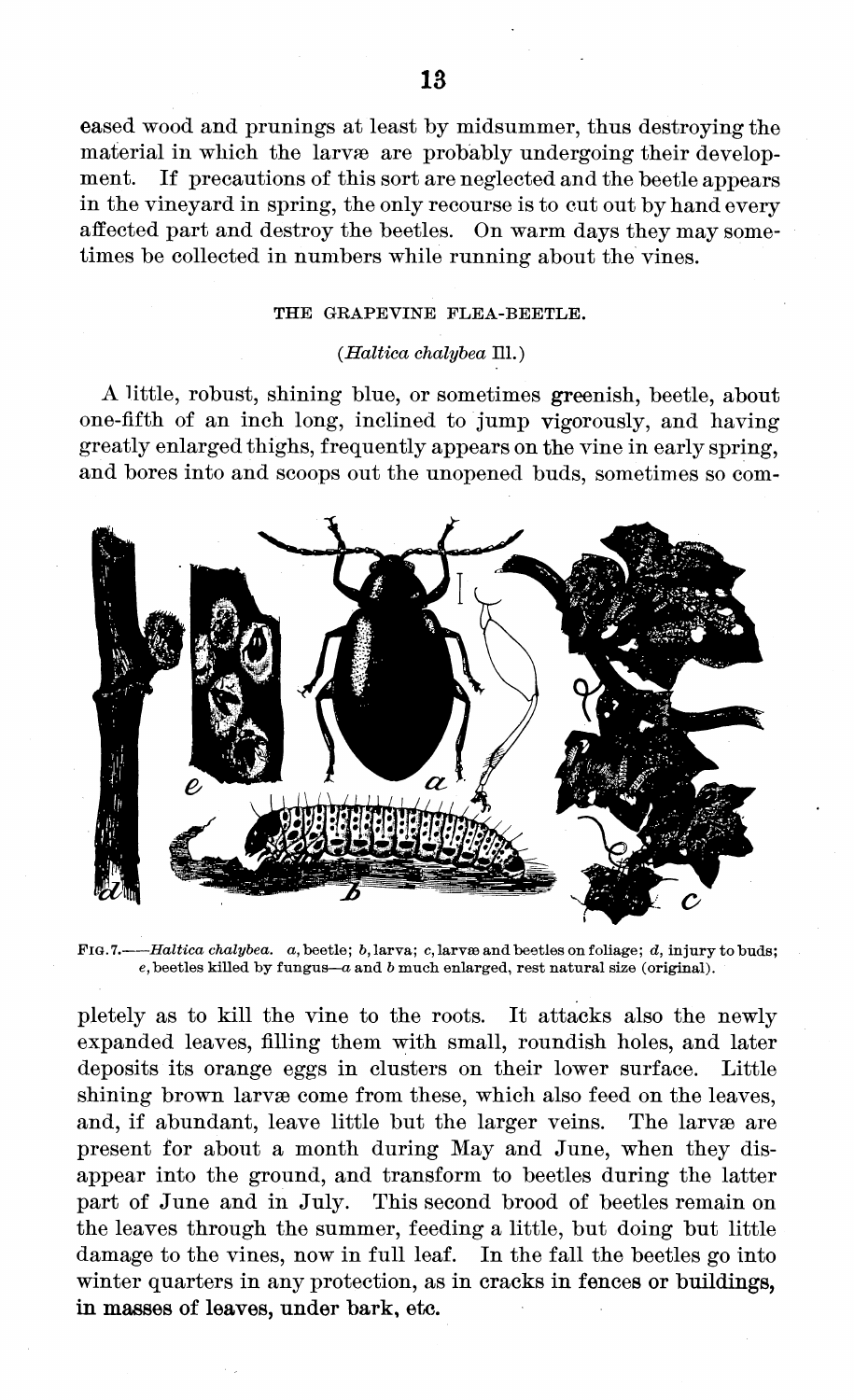The grapevine flea-beetle is sometimes erroneously called thrips. It occurs throughout the United States and Canada, the time of its appearance varying with the latitude, and possibly being doublebrooded in the South. It is often abundant on wild vines, and also occurs on the alder. In the spring it is, perhaps, the subject of more frequent complaint than any other grape insect.

The damage to the buds is most to be feared and the hardest to prevent. A very strong arsenical wash, say, <sup>1</sup> pound to 50 gallons of water, with lime, applied before or as soon as the beetles appear, will, perhaps, afford protection. Mr. Howard hasfound also that the beetles at this season may be successfully jarred into cloth collecting frames placed about the vines as recommended for the rose-chafer, and that if the cloth is saturated with kerosene, the beetles striking it will soon perish. Later in the season the beetles and larvae on the foliage may be reached by an arsenical spray of the customary strength, viz, <sup>1</sup> pound of the poison to 150 gallons of water.

#### THE ROSE-CHAFER.

#### *(Macrodactylus subspinosus* Fabr. )

With the blooming of the grape, an awkward, long-legged, lightbrown beetle about one-third of an inch in length frequently appears in enormous swarms, at first devouring the blossoms, then the leaves, reducing them frequently to mere skeletons, and later attacking the young fruit. By the end of July these unwelcome visitors disappear as suddenly as they come.

Though now distinctively a grape pest, it was first known as an enemy of the rose, whence its name, "rose-bug," or rose-chafer. It attacks also the blossoms of all other fruit trees and of many ornamental trees and shrubs, and, in fact, in periods of great abundance, stops at nothing—garden vegetables, grasses, cereals, or any green thing. At such times plants appear a living mass of sprawling beetles clustering on every leaf, blossom, or fruit.

The rose-chafer occurs from Canada southward to Virginia and Tennessee, and westward to Colorado, but is particularly destructive in the eastern and central portions of its range, notably in New Jersey, Delaware, and to a less extent in New England and the Central States.

It passes its early stages in grass or meadow land, especially if sandy—the larvæ feeding on the roots of grasses a few inches below the surface of the ground like the common white grub, which they closely resemble except in size. The eggs are laid in the ground in June and July, and the larvæ become full grown by autumn and transform to pupae the following spring, from two to four weeks prior to the emergence of the beetles.

*Remedies.—The* rose-chafer is a most difficult insect to control or destroy, and the enormous swarms in which it sometimes appears **make the killing of a few thousand or even millions of little practical**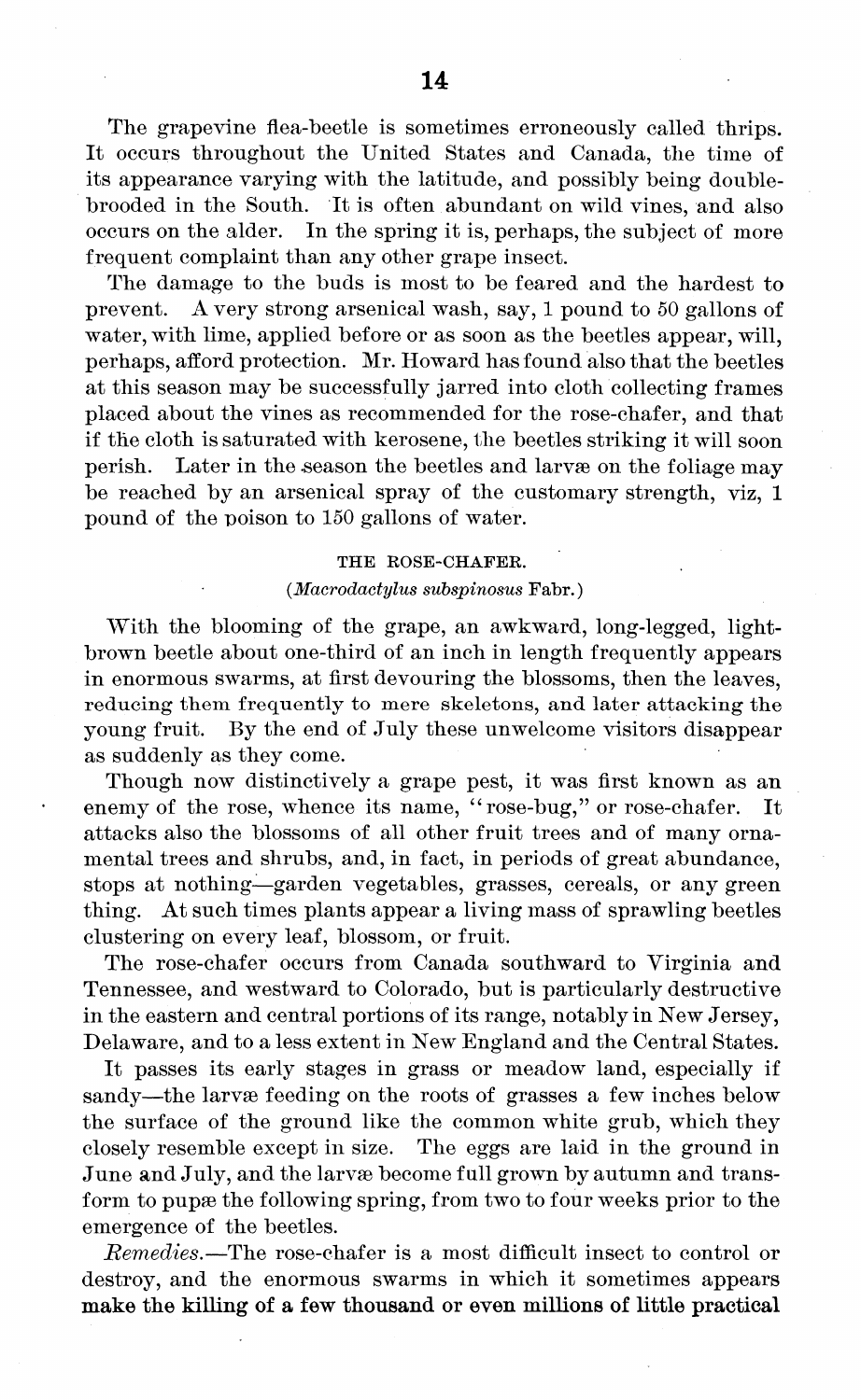value. Practically all substances applied to vines to render them obnoxious to the beetles have proved of little value, but a correspondent reports having successfully protected his vineyard last summer by spraying with a wash made by diluting <sup>1</sup> gallon of crude carbolic acid in 100 gallons of water. The arsenicals are available only when the beetles are not very numerous; otherwise their ranks are constantly recruited by newcomers, and under these circumstances all insecticides, however effective ordinarily, are unavailable. When this is the case, the only hope is in collecting the beetles or in covering and protecting plants with netting, or later in bagging grapes. Advantage may be taken of their great fondness for the bloom of spiræa,



FIG. 8.—*Macrodactylus subspinosus.* a,beetle; ö, larva; *c* and d, mouth-parts of same; e,pupa;  $f$ , injury to leaves and blossoms with beetles, natural size, at work (original).

and rows of these flowering shrubs may be planted about the vineyard to lure them and facilitate their collection.

They may be gathered from these trap plants, or the grapes themselves, in large hand beating nets, or by jarring into large funnelshaped collectors on the plan of an inverted umbrella. The latter apparatus should have a vessel containing kerosene and water at the bottom to wet and kill the beetles.

All measures must be kept up unceasingly if any benefit is to be derived.

The numbers of the rose-chafers may be considerably limited by restricting the areas in which they may breed. All sandy meadow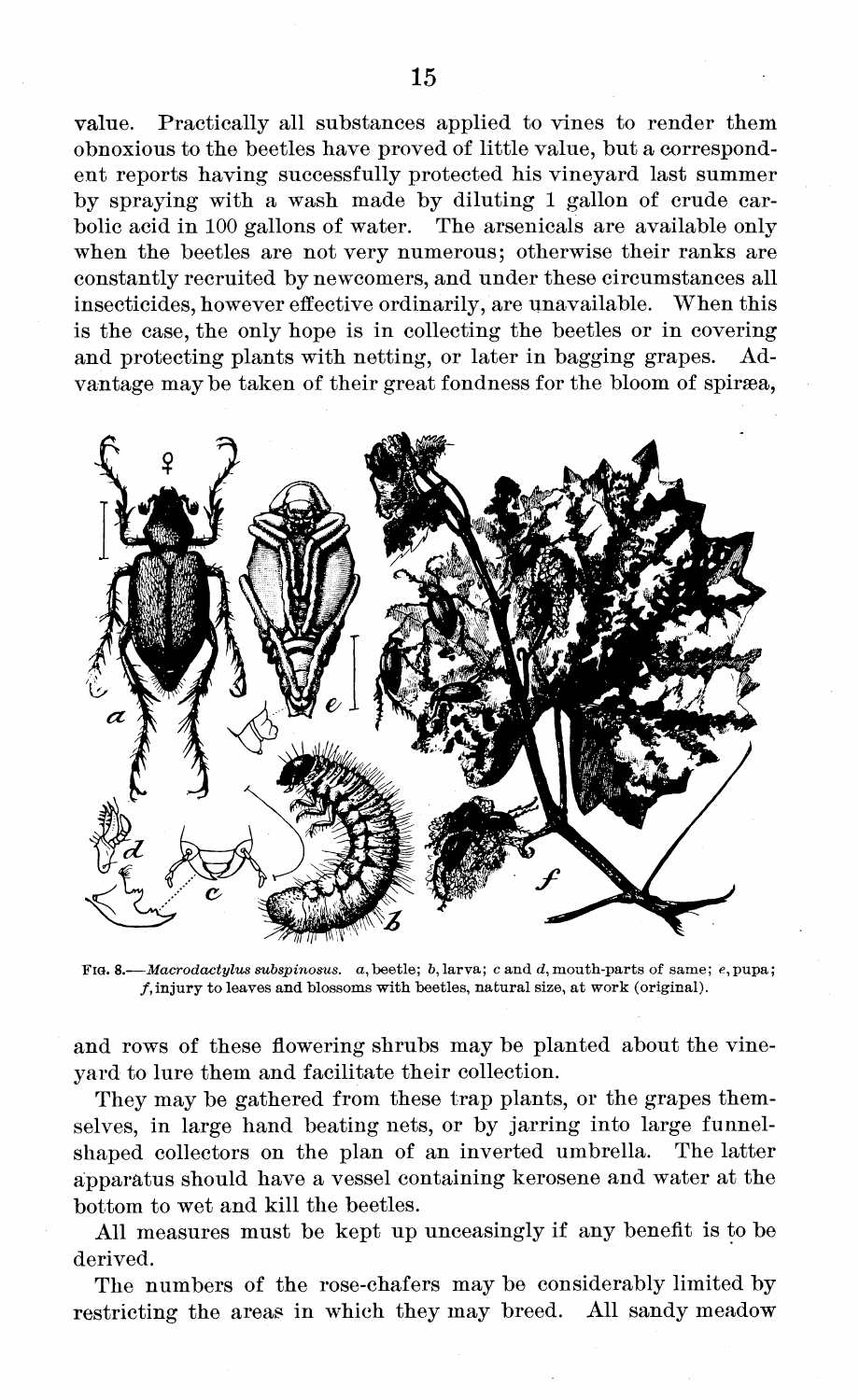land especially should be broken up and cultivated to annual crops, and the more general the cultivation of all lands the fewer will be the rose-chafers. In this procedure notable results may only be secured by the cooperation of a neighborhood.

#### THE GRAPE LEAF-FOLDER.

#### *(DesmiamaculalisWestw.)*

One of the noticeable features of a vineyard, particularly in midsummer and later, is the many folded leaves the interiors of which have been skeletonized. This is especially evident with thick-leafed varieties, the whitish under surface contrasting strongly with the dark green of the upper. If the leaf be unfolded, it will be found to contain a very active, wriggling, greenish larva, a little less than an inch long, which is apt to spring out of the fold and fall, or hang by a



FIG. 9.-—*Desmia maculalis. a,* male moth; *b,* female; *c,* larva; *d,* head and thoracic segment of same, enlarged; e, pupa; /, tip of pupa, enlarged; *g,* grape leaf folded by larva (original).

thread. The leaf itself will be found to be attached to the folded part by means of numerous little cords of silk. If the larva is full grown, the interior of the leaf will be thoroughly skeletonized, and soiled with accumulated excrements. The fold almost invariably brings the upper sides of the leaf together, the larva feeding, therefore, on what would be the upper surface of the leaf. The larva transformsto a reddish-brown chrysalis usually within a much smaller fold of the edge of the leaf, but -sometimes

within the larger larval fold. The moth, which, during midsummer, issues in a few days, expands about an inch and is à shining opalescent black, with wings bordered with white and marked with white spots, as in the illustration (fig. 9), a slight variation in maculation being noted between the males and females. The moth is seldom seen, but if the vines be shaken it may be frightened up and observed in quick flight seeking other concealment. There are two, or, in the South, three, broods each summer, the last brood hibernating in the leaves very much as does the grape-berry moth, the pupal cases of which are very similar to those of the leaf-folder. It occurs from New England southward to Florida, and westward at least to the Rocky Mountains, and probably is distributed throughout the vine districts of the United States. It affects all kinds of grapes, showing, perhaps, a little preference for the thick-leafed over the thin-leafed varieties.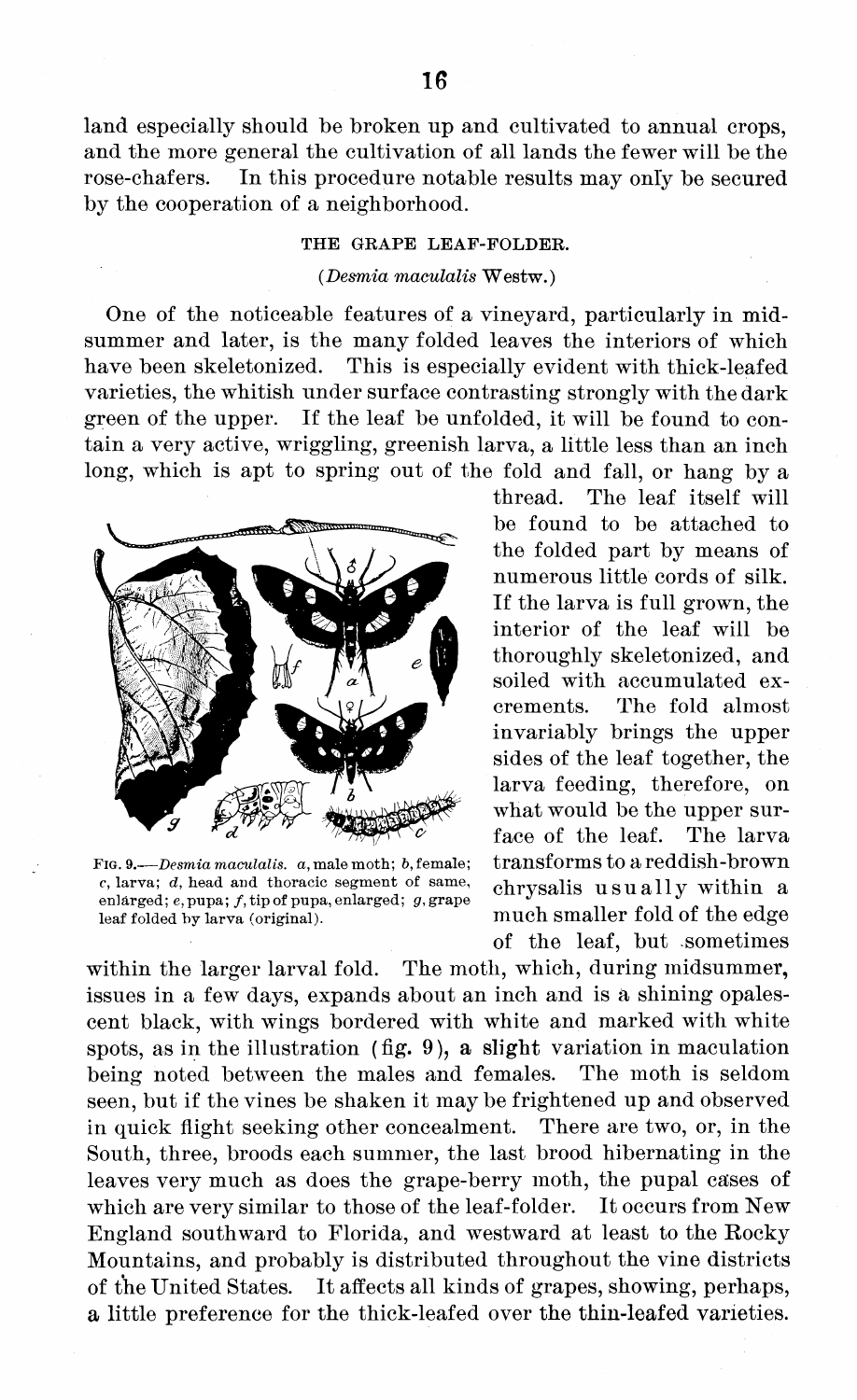*Remedies.*—The appearance of a leaf folded by a larva of this insect renders its detection easy, and if the vines are gone over and the larvæ crushed in the folded leaves early in the season when they are few in number, allowing none to escape, later damage may be almost entirely prevented. If the vines are sprayed with arsenicals for other leaf-eating insects, the treatment will destroy all larvae folding leaves soon thereafter, but not those already present. The ease with which



FIG. 10.- *-Philampelus achemon.* a, moth; *b,* egg; c, young larva; *d,* mature larva; *e,* pupa; /, parasitized larva—all natural size (original).

this insect may be destroyed by hand makes it hardly advisable to spray for it alone, and after the grapes have become well formed later in the summer it is no longer safe to spray with arsenicals. Aside from hand picking at this time there is nothing to be done except to adopt measures which will afford protection the following year. These consist in the collection and burning of all fallen foliage as promptly as possible in autumn to destroy the hibernating larvae and chrysalides.

Far. bull.  $70 - 2$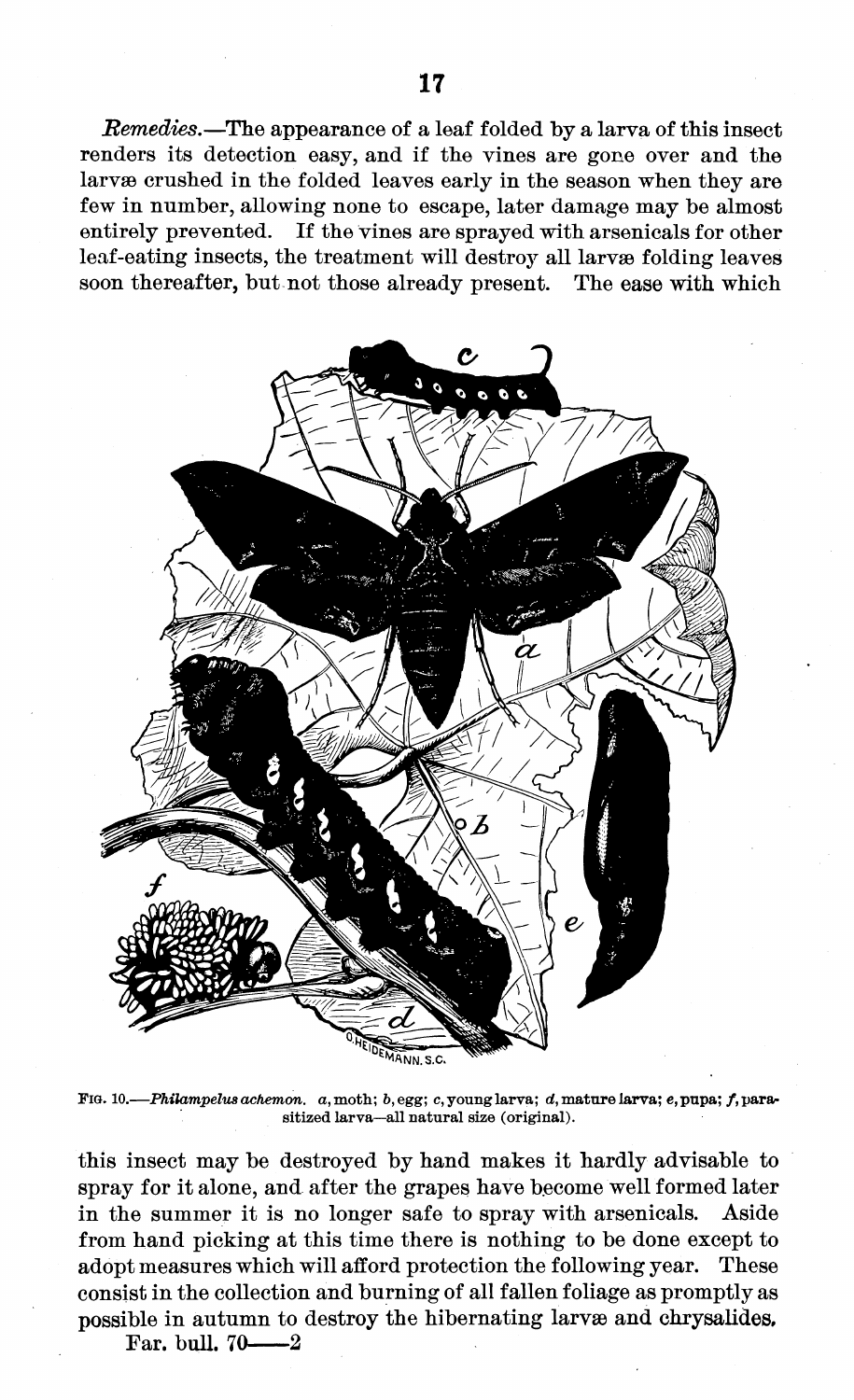#### HAWK MOTHS AND CUTWORMS.

The larvæ of upward of 50 moths feed on the foliage of the grape. Many of these are rare, yet many others are occasionally destructive. Aside from the leaf-folder already discussed, perhaps the leaf-feeding caterpillars oftenest the cause of important damage are the large green or brownish, usually horned, sphingid larvae and certain cutworms.

*Hawk moths.*—The larvae of some ten species of hawk moths or sphingids occur on the grape, and nearly all are widely distributed. The one most frequently met with is the Achemon sphinx *(Philampelus achemon* Drury) herewith figured (fig. 10) to illustrate the characteristics of the group. The sphinx larvae strip a branch at a time completely, and are, therefore, easily noted. They are not often very abundant and the injury is not usually great, except in the case of young vines, which may be entirely stripped and killed by a single larva. Hand picking is ordinarily the simplest and most satisfactory remedy.

*Cuhvorms.*—The climbing cutworms have at times proved very destructive to the buds and foliage of vines, and in northern New York, and particularly in the raisin district of Fresno County, Cal., as much damage has been done by them as by any other insect enemy.

Of the several species which in different localities have been troublesome, the worst record may be assigned to the dark-sided cutworm  $(Aqrotis mesoria\text{Harr.})$  and the variegated cutworm  $(A. saucia\text{Hbn.})$ , both occurring throughout the United States, and the ones chiefly concerned in the region noted in California. Cutworms remain concealed cerned in the region noted in California. in the ground during the day and climb up and strip the vines at night. They may be easily destroyed by the use of a poisoned bait of bran, arsenic (or paris green), and water, preferably sweetened with a little sugar. It should be distributed about the base of each vine in the form of a mash, a handful or so in a place.

#### THE GRAPE LEAF-HOPPER.

#### *(Typhlocyba vitifex* Fitch.)

From midsummer to autumn, in increasing amount, the leaves of grapes are affected by a little jumping insect commonly known as the thrips, or leaf-hopper, which works in enormous numbers on the underside of leaves, causing them to appear blotched and scorched or covered with little yellowish or brownish patches, and eventually dry up, curl, and fall. This insect occurs with great regularity wherever the vine is cultivated, and yet so gradually is the damage done that, notwithstanding the great annual loss that must result to grape growers from this insect, no particular effort is ordinarily made to remedy the evil.

The depredator is a very minute insect, not exceeding one-eighth of an inch in length, and has a peculiar habit of running sidewise when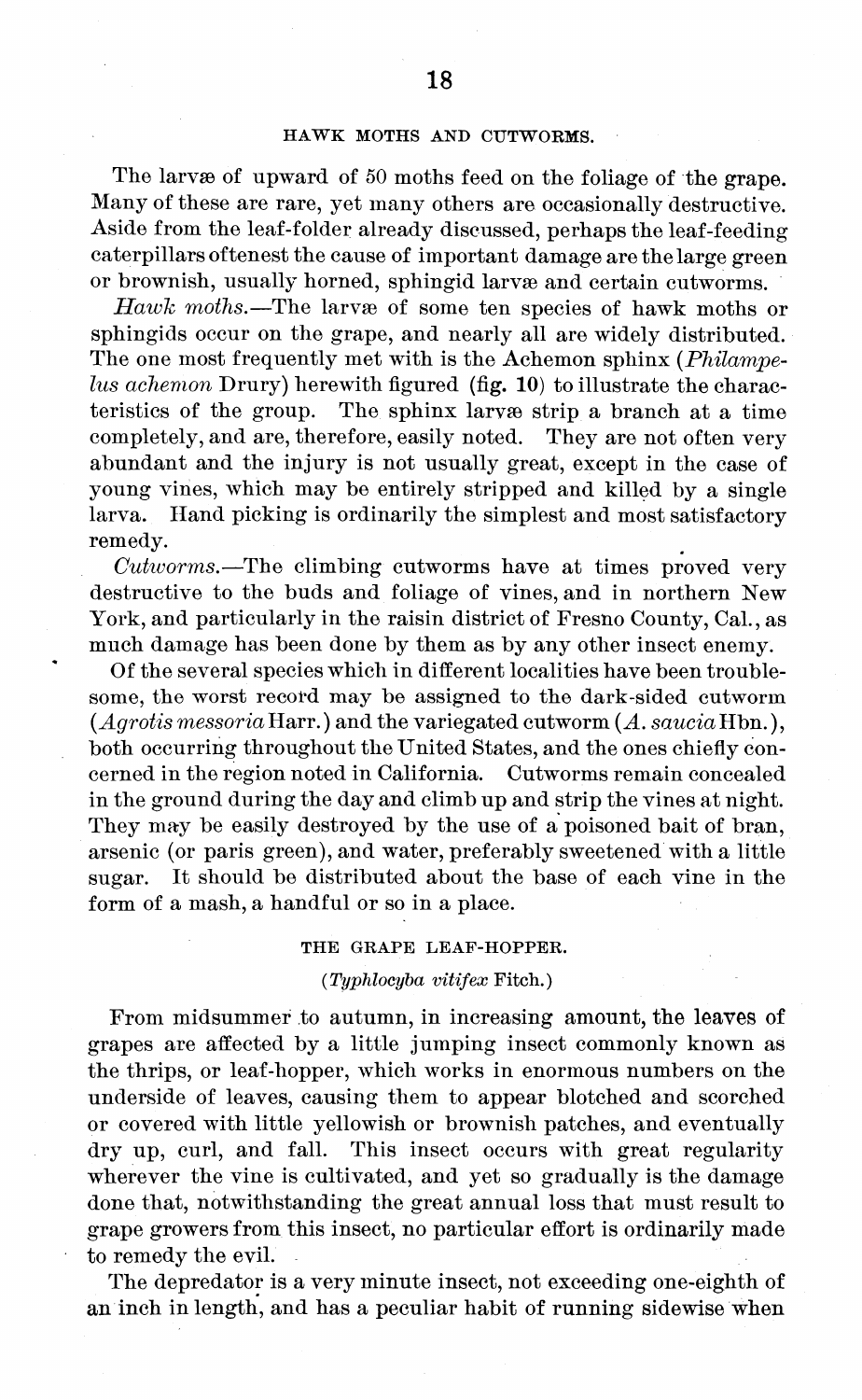disturbed, like a crab, and dodging from one side of the leaf to the other. It jumps vigorously, like a flea, but also takes flight, rising in It jumps vigorously, like a flea, but also takes flight, rising in swarms when the vines are shaken. If examined without being too much disturbed, they will be noticed thickly clustered over the undersurface of the leaves, busily engaged in sucking the juices of the plant.

Under a lens they will be found to vary considerably in color, and, in fact, they are supposed to represent a large number of distinct species, all closely allied, however, and possessing identical habits. The prevailing color is light yellowish green, with the back and wings variously ornamented with red, yellow, and brown. In the fall they become much darker, though retaining the wing patterns. In any vineyard usually one-half dozen or more color species will occur together, one or two of which will predominate, while only a few miles distant some other forms will be the common ones. The insect figured



FIG. 11.—*TypMocyba* spp. a, *T. comes* Say, female; &, *T. comes* Say, male; c, typical form of *T. vitifex ;* d, larva; e, pupa; /, appearance of injured leaf; 0, cast pupal skins (original).

(fig. 11) represents the most abundant species on the grounds of the Department of Agriculture in the summer of 1895, together with Fitch's original type at the right.

They begin to appear on the vines in June, and gradually increase in numbers through July, August, and September, remaining on the vines until the leaves fall, and afterwards may be frightened up in swarms from masses of leaves about the vines. The winter is passed wherever protection may be secured from storms, particularly in masses of accumulated leaves, and especially where these have been blown up against logs or fences. In such situations the writer has observed them by thousands on warm days in early winter. All varieties of grapes are attacked, the thin-leafed sorts most injuriously, but vast injury is done to all, including the wild grapes, and at least one other wild plant—the redbud or *Gerds canadensis.*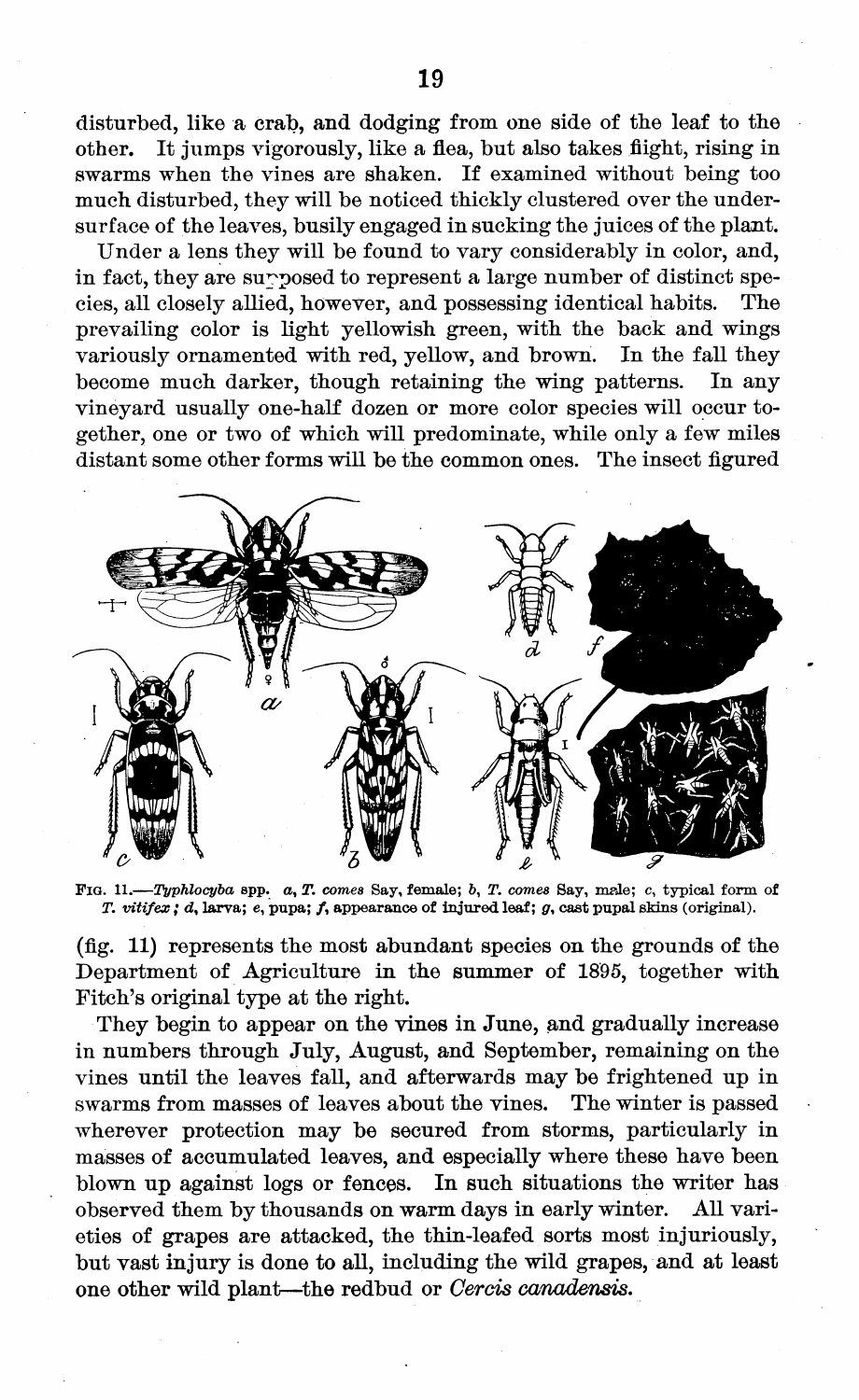*Life history.*—The eggs are thrust by the female singly into the substance of the leaf on the lower side, either into the midribs and large veins or in the intervening spaces. The young are much like the adults, except that they are smaller and wingless. They cast their skins three times before becoming full grown and acquiring wings, and the white cast skins remain attached to the undersurface of the leaves, frequently upward of 100 clinging to a single leaf. In the middle and southern portions of their range they undoubtedly pass through 4 or <sup>5</sup> broods annually, the life of a single generation probably covering about a month.

*Remedies.*—The prevention of injury by the leaf-hopper is a very difficult problem. The best chances of relief will come from taking advantage of its hibernating habit and collecting and burning all fallen leaves and any similar material about the vineyards which would furnish it with winter quarters. This will be effective in proportion to the thoroughness with which it is carried out, and the treatment must be extended over a considerable area to give much relief. In this connection it must be remembered that the leaf-hoppers coming from wild grapes or from near-by vineyards are particularly apt to hibernate in woods, returning to the vineyards again the following spring.

Direct measures against this insect consist in spraying with kerosene emulsion or the use of tarred or kerosene shields. The great activity of the insect makes spraying under ordinary circumstances with caustic washes somewhat ineffective, but if the application be made in the early morning or late evening, especially if a cold or moist day be chosen, when the insects are somewhat torpid, considerable benefit will result. The emulsion should be diluted with nine parts water. Applied under the circumstances described, a great many of the leaf-hoppers will be wet with the emulsion or will fly back to the leaves and get it on their bodies before it will have evaporated. The shield method should be used in the warm part of the day, when the insects are most active. A frame with cloth stretched over it and saturated with kerosene or diluted tar may be carried along between the vine rows, the vines being agitated at the same time. The insects will fly up, and all of those striking against the screen will either adhere to the tar or get wet with the kerosene and perish. The shield method, to be effective, must be continued every day or two until relief is gained.

#### THE GRAPE-BERRY MOTH.

#### *(Eudemis botrana* Schiff.)

As the grape berries become full grown and begin to ripen, often many of them will be observed to be discolored, and if these be examined a burrow will be found eaten through the pulp from the discolored spot, and within it a whitish larva. These injured berries begin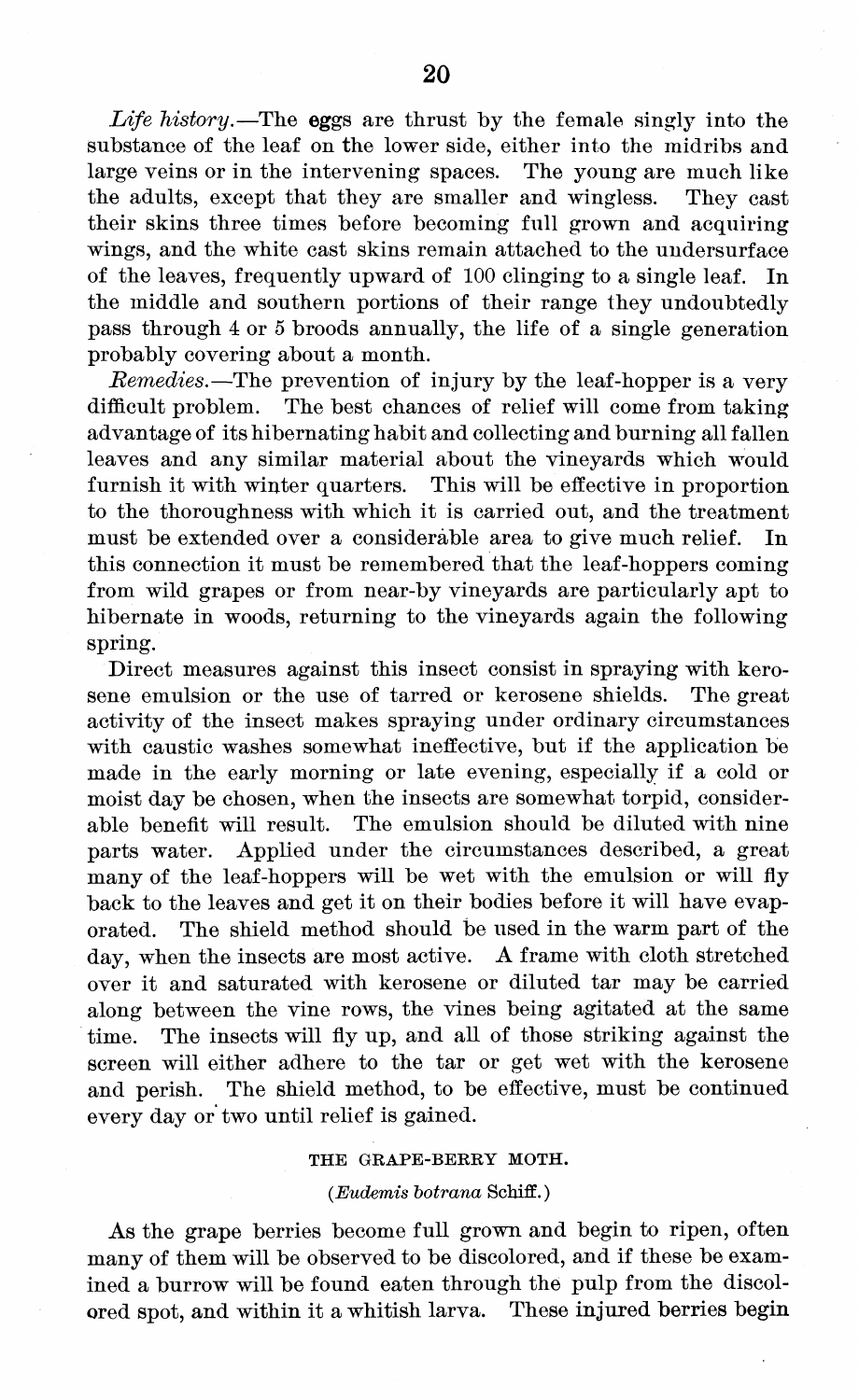to appear while the fruit is young and green, and as it ripens they increase in number. Frequently several of these discolored and shriveled berries will be fastened together by silken threads intermixed with the excrement of the larvae and the sticky grape juice, the larva having passed from one to another. The appearance is not unlike that produced by black rot, and is often confused with the latter. As the larva becomes mature it changes to an olive-green or dark-brown color, and not only excavates the pulp, but burrows into the seeds of the grape. It is very active and is apt to wriggle out of the grape and escape. When full grown, the larva attains a length of about one-third of an inch, and, abandoning the grape, cuts out of a grape leaf a little flap,which it folds over and fastens with silk, forming a little oblong case, in which it changes to a chrysalis. The little slate-colored moth with reddish-brown markings on the forewings appears in ten or twelve days, drawing its chrysalis partly



FIG. 12.—*Eudemis botrana. a,* moth ; *b,* larva ; *c,* pupa ; *d,* folded leaf with pupa shell projecting from case cut from the leaf; f, grapes, showing injury and suspended larva, natural size-all  $except f$  much enlarged (original).

after it and depositing eggs for an additional brood of larvae. The last brood of larvæ remains in the leaf cases through the winter. The moths coming from these hibernating chrysalides appear in early spring, and the first brood of larvæ lives on the leaves, tendrils, and blossoms, there being, of course, no grapes for them to infest.

This insect was imported many years ago into this country from southern Europe, where, in Austria and Italy particularly, it is very injurious and has two or three near allies which affect grape leaves and fruit in the same way, but which, fortunately, have not, as yet, been imported into this country, or if so, have not become numerous enough to be recognized. Our grape berry moth is widely distributed, occurring probably wherever the grape is grown to any extent, from Canada to Florida and westward to California. It attacks all varieties, but is especially destructive to grapes with tender skins and such as grow in compact bunches. The records **of the Department**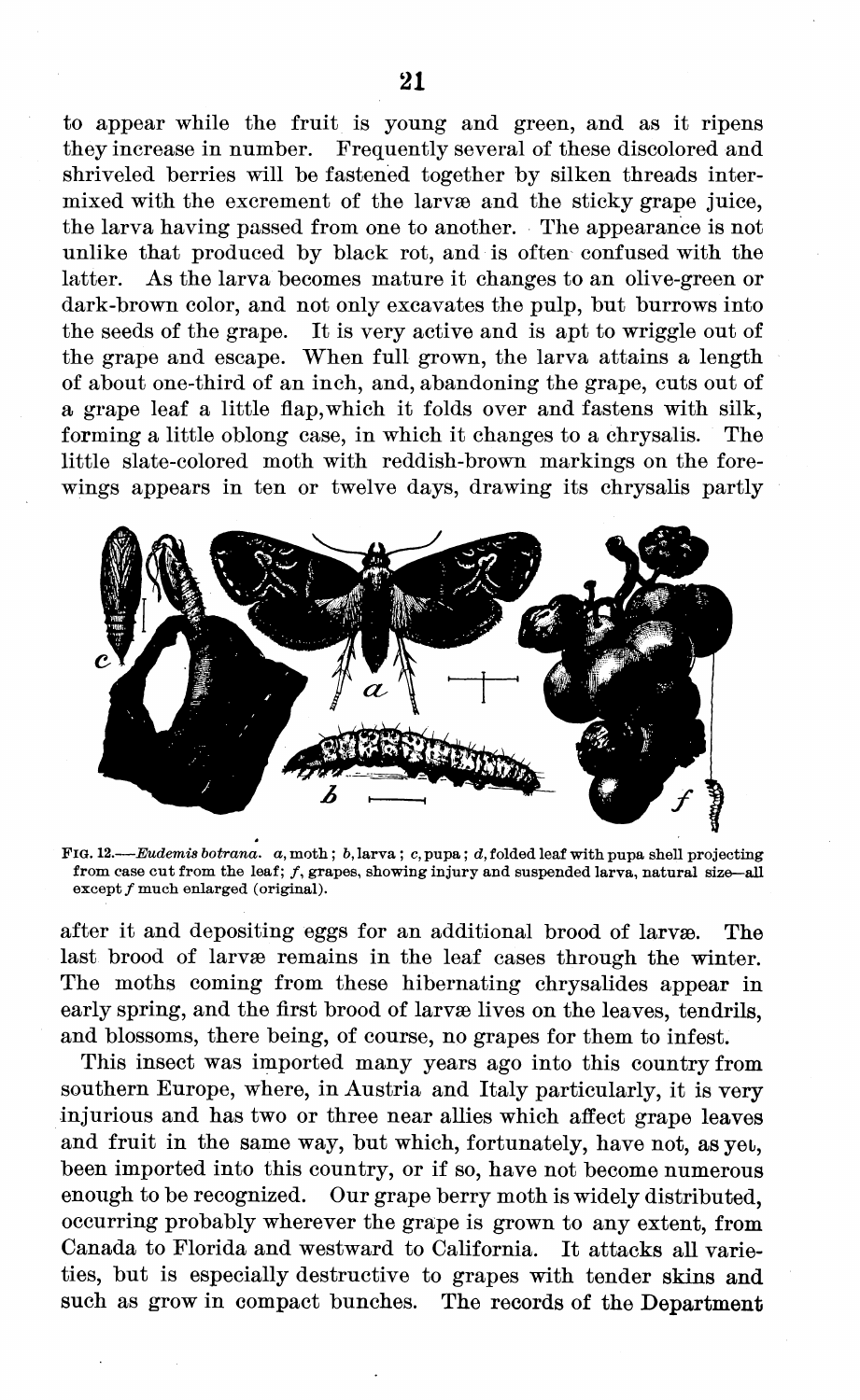show also that this insect is a rather general feeder, and it has been bred from seed bunches of sumac and the leaves of tulip and magnolia. It sometimes enters the leaf galls of the phylloxera and eats not only the interior of the galls, but, as observed by Mr. Pergande, the young and mother louse also. It has proved particularly destructive at times in Ohio, Missouri, and Pennsylvania, and in many cases from 50 to 75 per cent of the crop has been ruined by it. It is probably three-brooded, except in its more northern range, the first brood developing on the leaves in May and June, the second brood on green grapes in July, and the third brood on ripening grapes in August and September. The early brood of this insect is so scanty that it is rarely noticed and hence protective steps are seldom taken. Later rarely noticed, and hence protective steps are seldom taken. in the season it multiplies with great rapidity, and particularly does it become numerous and destructive if grape gathering be deferred until a late period.

*Remedies.*—The use of poisons is not practicable except against the first brood, which develops on the green parts of the vine, and here the result is doubtful, because it is more than likely to breed on a great variety of foliage, and spraying would not afford much protection. Bagging the grapes as soon as the fruit sets will undoubtedly protect them from this insect, and at the same time from black rot. Of greater practical value, especially in larger vineyards, is the prompt collection and burning of all fallen leaves in autumn, thus destroying the hibernating larvæ and pupæ, and also the collection and destruction of diseased fruit wherever feasible. Early gathering and shipping or disposal of fruit otherwise is a particularly valuable step, as it insures the removal of the larvæ in the grapes from the vineyard if not their destruction in wine making. All fallen fruit should also be gathered and destroyed.